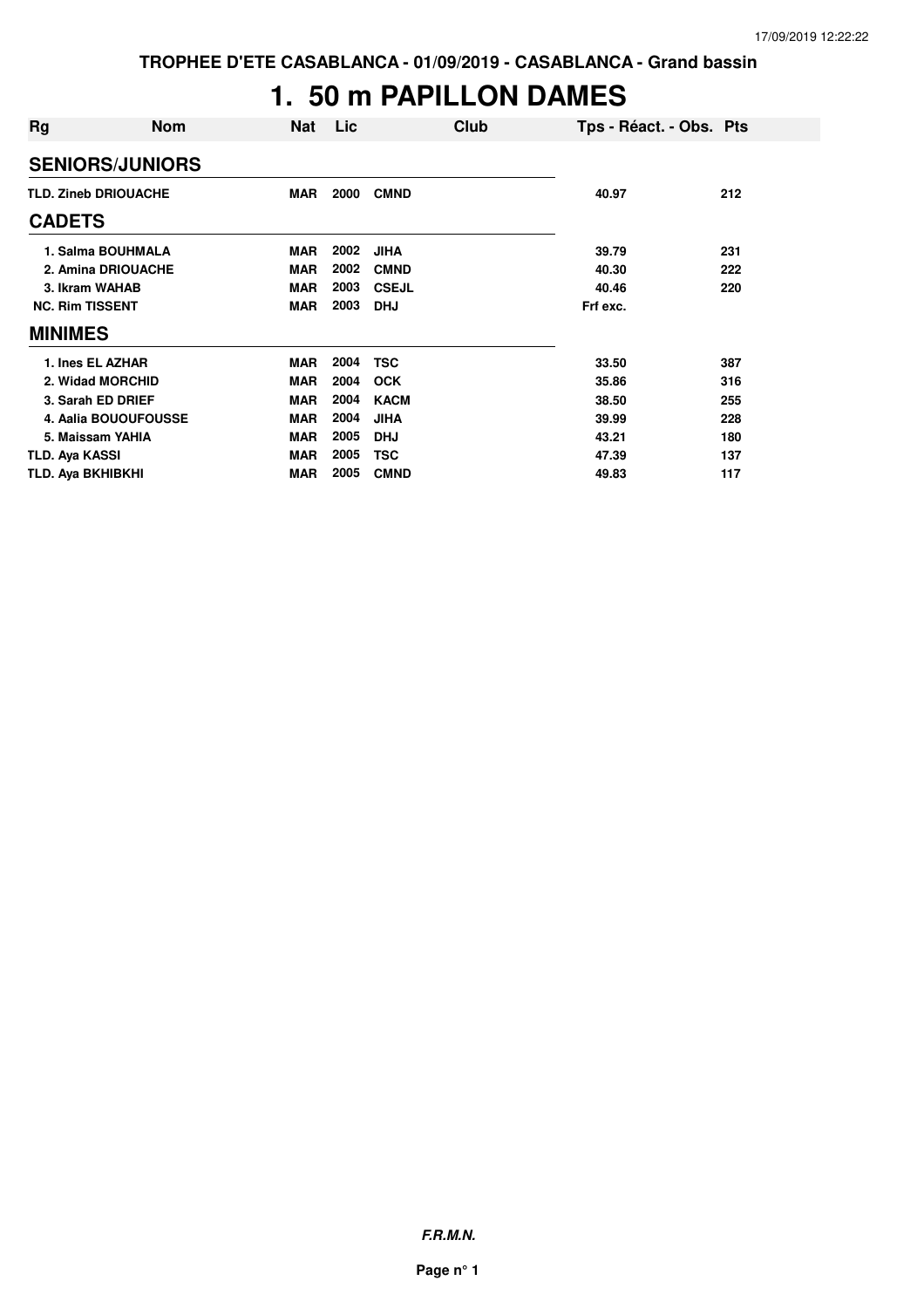#### **2. 50 m PAPILLON MESSIEURS**

| <b>Rg</b> | <b>Nom</b>                                                     | <b>Nat</b>               | Lic          | Club                                | Tps - Réact. - Obs. Pts |            |
|-----------|----------------------------------------------------------------|--------------------------|--------------|-------------------------------------|-------------------------|------------|
|           | <b>SENIORS/JUNIORS</b>                                         |                          |              |                                     |                         |            |
|           | 1. Mohamed CHEQBOUB                                            | <b>MAR</b>               | 1992         | KACM                                | 29.18                   | 454        |
|           | 2. Nouamane HAOUATI                                            | <b>MAR</b>               | 1997         | <b>RAJA NAT</b>                     | 29.76                   | 428        |
|           | <b>3. EL YAZID AIT BENCHIBA</b>                                | <b>MAR</b>               | 1994         | <b>JIHA</b>                         | 30.42                   | 401        |
|           | 4. Yassine BENBARKA                                            | <b>MAR</b>               | 1996         | <b>CMND</b>                         | 31.06                   | 376        |
|           | 5. Badr HASSOUNI                                               | <b>MAR</b>               | 1998         | <b>ADM</b>                          | 31.07                   | 376        |
|           | TLD. Ali HAFID                                                 | <b>MAR</b>               | 1998         | <b>JIHA</b>                         | 33.49                   | 300        |
|           | <b>TLD. Nasser Eddine BAZTIRI</b>                              | MAR                      | 2000         | <b>CKM</b>                          | 33.98                   | 287        |
|           | <b>TLD. Khalid BOU LAADAM</b>                                  | MAR                      | 1999         | <b>JIHA</b>                         | 34.00                   | 287        |
|           | <b>TLD. Abdelkodouss AIT ABDALLAH</b>                          | MAR                      | 2000         | <b>CKM</b>                          | 35.87                   | 244        |
|           | <b>TLD. Jamal HOUZAM</b>                                       | <b>MAR</b>               | 1981         | <b>COMN</b>                         | 35.90                   | 243        |
|           | <b>TLD. Khalid KHATIM</b>                                      | <b>MAR</b>               | 1986         | <b>CMND</b>                         | 36.10                   | 239        |
|           | <b>TLD. Mohamed ELOUKKAIL</b>                                  | <b>MAR</b>               | 2000         | <b>OUM RABII</b>                    | 37.15                   | 220        |
|           | <b>TLD. Abdellah EL HAJJARI</b>                                | <b>MAR</b>               | 1995         | <b>CKM</b>                          | 38.64                   | 195        |
|           | <b>TLD. Ismail TAKANI</b>                                      | <b>MAR</b>               | 1983         | <b>COMN</b>                         | 43.02                   | 141        |
|           | <b>NC. Mohammed HAFIANE</b>                                    | <b>MAR</b>               | 2000         | <b>DHJ</b>                          | Frf n.d.                |            |
|           | <b>NC. Bouchaib EZZARHOUNY</b>                                 | MAR                      | 1998         | <b>OUM RABII</b>                    | Frf n.d.                |            |
|           | <b>NC. M'hamed ABBOUGUI</b>                                    | <b>MAR</b>               | 1992         | <b>OUM RABII</b>                    | Frf n.d.                |            |
|           | <b>NC. Amine EL KASBI</b>                                      | <b>MAR</b>               | 1991         | <b>OUM RABII</b>                    | Frf n.d.                |            |
|           | <b>NC. Abdelkarim ACHOUAK</b><br><b>NC. Mouad EL MOUSTAKIM</b> | <b>MAR</b><br><b>MAR</b> | 1997<br>1999 | <b>OUM RABII</b><br><b>RAJA NAT</b> | Frf n.d.<br>Frf n.d.    |            |
|           | <b>NC. Abderahmane SOUHJOUD</b>                                | MAR                      | 2001         | <b>CKM</b>                          | Frf n.d.                |            |
|           | <b>NC. Yassin HARMOUCH</b>                                     | <b>MAR</b>               | 1998         | <b>OCBG</b>                         | Frf n.d.                |            |
|           | NC. Abdelmajid ANKA SOUBAAI                                    | MAR                      | 2001         | <b>KACM</b>                         | Frf n.d.                |            |
|           | <b>CADETS</b>                                                  |                          |              |                                     |                         |            |
|           | 1. Yassine JAA                                                 | MAR                      | 2003         | <b>CBN</b>                          | 30.91                   | 382        |
|           | 2. Riyad Abdelbasset ELBANNAY                                  | <b>MAR</b>               | 2003         | <b>OCK</b>                          | 31.79                   | 351        |
|           | 3. Ahmed Moubarak LAHLYAL                                      | <b>MAR</b>               | 2003         | <b>DHJ</b>                          | 32.32                   | 334        |
|           | <b>4. Khalil BAKADOUR</b>                                      | <b>MAR</b>               | 2003         | <b>DHJ</b>                          | 32.45                   | 330        |
|           | 5. Alaa ABIR                                                   | <b>MAR</b>               | 2003         | <b>DHJ</b>                          | 32.93                   | 316        |
|           | 5. Fahd LAHMIDI                                                | MAR                      | 2003         | <b>DHJ</b>                          | 32.93                   | 316        |
|           | 7. Samy ENOUASSIH                                              | <b>MAR</b>               | 2003         | <b>JIHA</b>                         | 33.43                   | 302        |
|           | 8. Adam FDAILI                                                 | <b>MAR</b>               | 2002         | <b>CMND</b>                         | 34.09                   | 284        |
|           | 9. Ahmed Amine CHAYED                                          | <b>MAR</b>               | 2003         | <b>JIHA</b>                         | 34.12                   | 284        |
|           | 10. Saad ABDOUH                                                | <b>MAR</b>               | 2002         | JIHA                                | 34.69                   | 270        |
|           | 11. Ismail BENHIBA                                             | MAR                      | 2003         | <b>CKM</b>                          | 36.17                   | 238        |
|           | <b>12. Youssef ELHAMIL</b>                                     | MAR                      | 2003         | <b>JIHA</b>                         | 36.35                   | 235        |
|           | 13. Mohamed GOUMGHAR                                           | MAR                      | 2003         | <b>CMND</b>                         | 36.69                   | 228        |
|           | 14. Ayman LAKHOUAL                                             | MAR                      | 2002         | <b>JIHA</b>                         | 37.76                   | 209        |
|           | <b>NC. Zine Elabidine ES SABBAR</b>                            | MAR                      | 2003         | <b>CSEJL</b>                        | Frf n.d.                |            |
|           | NC. Elouadoudi AKKOUR<br><b>MINIMES</b>                        | MAR                      | 2002         | <b>OUM RABII</b>                    | Frf n.d.                |            |
|           |                                                                |                          |              |                                     |                         |            |
|           | <b>1. Amr BENATMANE</b>                                        | MAR                      | 2005         | TSC                                 | 29.79                   | 427        |
|           | 2. Ibrahim EL MAOUKOR                                          | MAR                      | 2004         | <b>CMND</b>                         | 32.51                   | 328        |
|           | 3. Ismail KASSI                                                | MAR                      | 2004         | <b>TSC</b>                          | 33.50                   | 300        |
|           | 4. Anass SAFOINE                                               | MAR                      | 2004         | <b>OCK</b>                          | 33.87                   | 290        |
|           | 5. Mehdi LAHLOUMI                                              | MAR                      | 2004         | <b>CMND</b>                         | 35.02                   | 262        |
|           | 6. Rayane DAKI                                                 | MAR                      | 2005         | <b>OCK</b>                          | 35.14                   | 260        |
|           | 7. Ziad HOUARI                                                 | MAR                      | 2005         | <b>TSC</b>                          | 36.14                   | 239        |
|           | 8. Abdelkoddous BOUBKERI                                       | MAR<br>MAR               | 2004<br>2005 | <b>TSC</b><br><b>DHJ</b>            | 36.52                   | 231<br>216 |
|           | 9. Mehdi ZEHNOUNI<br>10. Yahya AMARIR                          | MAR                      | 2004         | <b>KACM</b>                         | 37.37<br>37.78          | 209        |
|           | 11. Amine EL BOUZAIDI                                          | MAR                      | 2004         | <b>TSC</b>                          | 37.85                   | 208        |
|           | 12. Soufian YOUSFI                                             | <b>MAR</b>               | 2004         | <b>CKM</b>                          | 38.14                   | 203        |
|           | TLD. Abderrahmane MIZIRGAT                                     | MAR                      | 2004         | <b>COMN</b>                         | 41.38                   | 159        |
|           |                                                                |                          |              |                                     |                         |            |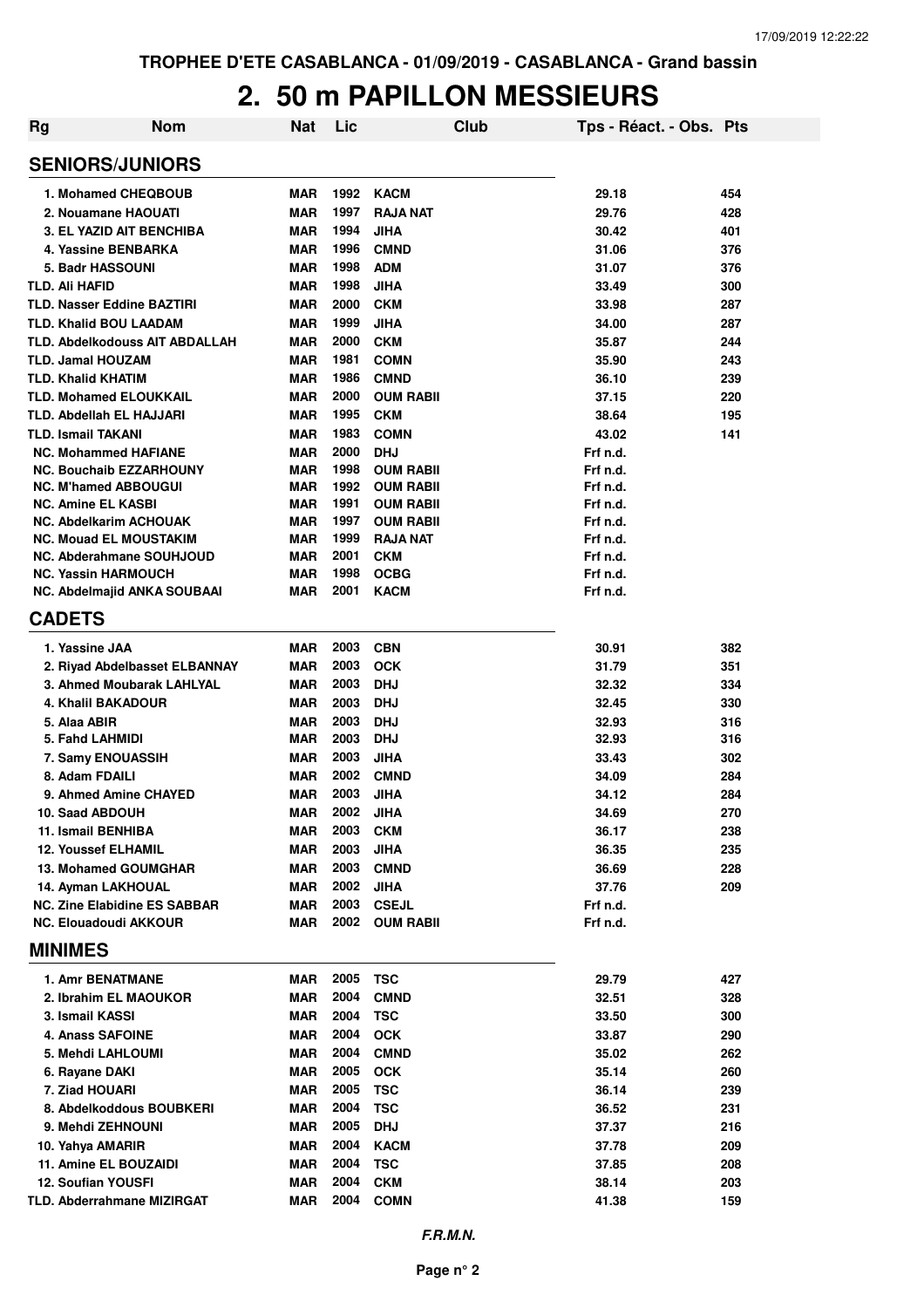#### **2. 50 m PAPILLON MESSIEURS**

| Rg                     | <b>Nom</b>                     | <b>Nat</b> | Lic  | Club              | Tps - Réact. - Obs. Pts |     |
|------------------------|--------------------------------|------------|------|-------------------|-------------------------|-----|
| <b>MINIMES</b>         |                                |            |      |                   |                         |     |
|                        | TLD. Mohmed Amine DHIBI NASSER | MAR        | 2004 | <b>CMND</b>       | 42.59                   | 146 |
|                        | <b>TLD. Mohammed REGRAGUI</b>  | MAR        |      | <b>2005 CSEJL</b> | 43.05                   | 141 |
|                        | <b>TLD. Zakaria BOUCHOUA</b>   | MAR        | 2004 | COMN              | 47.77                   | 103 |
| <b>NC. Adam CHAFII</b> |                                | MAR        | 2004 | CSEJL             | Frf n.d.                |     |
| <b>NC. Anas WARDI</b>  |                                | MAR        | 2004 | CSEJL             | Frf n.d.                |     |
|                        | NC. Abderrahmane EL KAOUTI     | MAR        | 2004 | <b>DHJ</b>        | Frf n.d.                |     |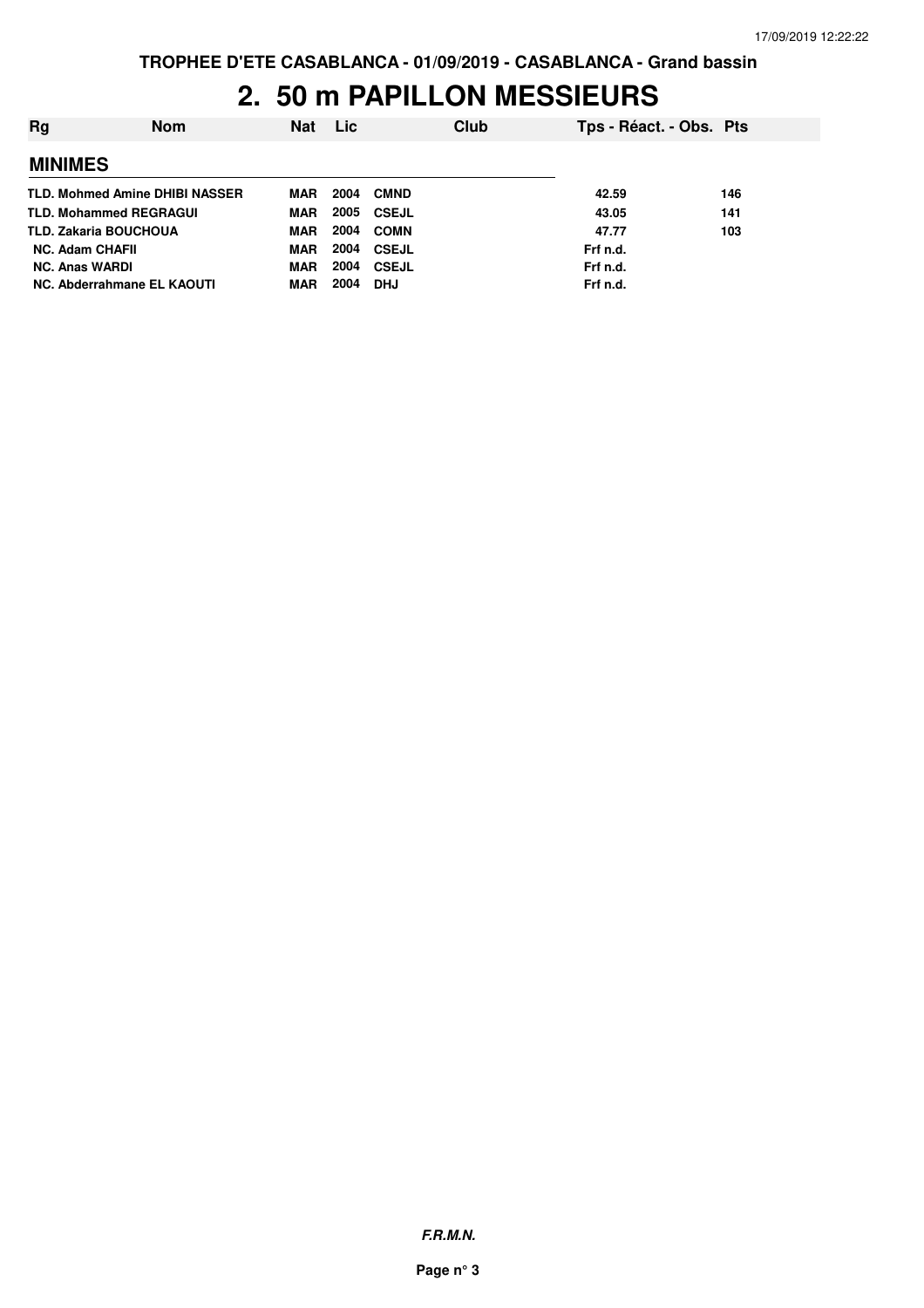**TROPHEE D'ETE CASABLANCA - 01/09/2019 - CASABLANCA - Grand bassin**

# **3. 100 m DOS DAMES**

| Rg<br><b>Nom</b>       | Nat        | <b>Lic</b> | Club        |                  | Tps - Réact. - Obs. Pts |     |
|------------------------|------------|------------|-------------|------------------|-------------------------|-----|
| <b>SENIORS/JUNIORS</b> |            |            |             |                  |                         |     |
| 1. Kaoutar KHALED      | <b>MAR</b> | 2001       | <b>OCK</b>  | $1:23.81$ (0.72) |                         | 333 |
| <b>CADETS</b>          |            |            |             |                  |                         |     |
| 1. Oumaima FADILE      | <b>MAR</b> | 2002       | <b>OCK</b>  | 1:24.44(0.80)    |                         | 326 |
| 2. Hibat Allah DOUADA  | <b>MAR</b> | 2002       | <b>KACM</b> | $1:30.56$ (0.82) |                         | 264 |
| 3. Mayare YAHIA        | MAR        | 2003       | DHJ         | $1:31.05$ (0.84) |                         | 260 |
| <b>MINIMES</b>         |            |            |             |                  |                         |     |
| 1. Bachair LAHOUIRI    | <b>MAR</b> | 2005       | <b>OCK</b>  | 1:26.40 $(0.85)$ |                         | 304 |
| 2. Islam BKHIBKHI      | <b>MAR</b> | 2005       | <b>CMND</b> | 1:29.13(0.64)    |                         | 277 |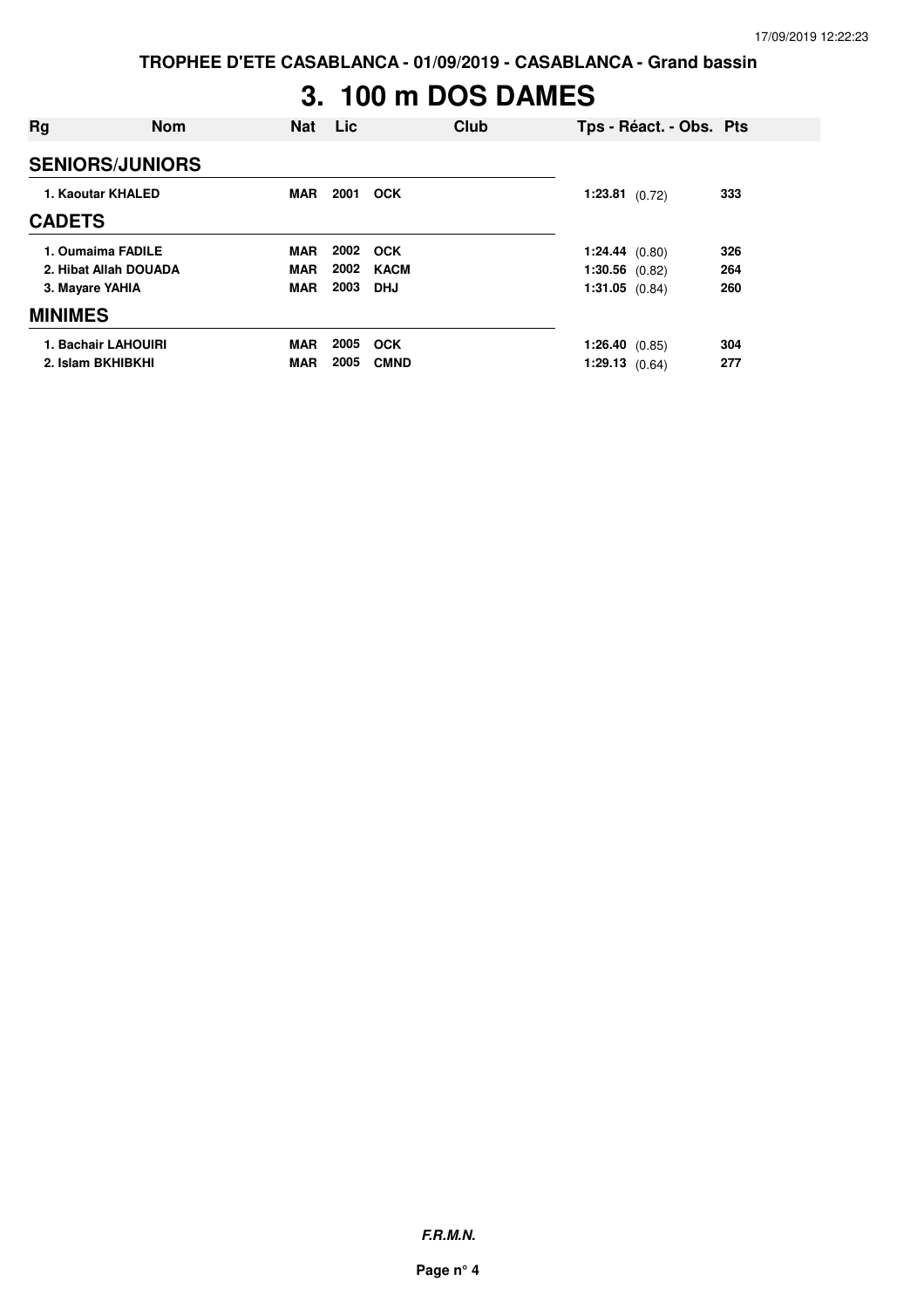## **4. 100 m DOS MESSIEURS**

| <b>Rg</b>                   | <b>Nom</b>                         | Nat        | Lic  | Club            | Tps - Réact. - Obs. Pts |     |
|-----------------------------|------------------------------------|------------|------|-----------------|-------------------------|-----|
|                             | <b>SENIORS/JUNIORS</b>             |            |      |                 |                         |     |
|                             | <b>TLD. Younes Taha NADIFIYINE</b> | <b>MAR</b> | 1995 | <b>KACM</b>     | 1:19.09 $(0.92)$        | 283 |
| <b>TLD. Youssef ESSAFA</b>  |                                    | <b>MAR</b> | 2001 | <b>CKM</b>      | $1:25.83$ (0.46)        | 221 |
| <b>TLD. Mustapha KHATIM</b> |                                    | <b>MAR</b> | 2000 | <b>CMND</b>     | $1:30.61$ (0.85)        | 188 |
|                             | <b>TLD. Hicham BEN ZAHOUR</b>      | <b>MAR</b> | 2000 | <b>CMND</b>     | $1:33.64$ (0.60)        | 170 |
| <b>NC. Youssef HAIDAR</b>   |                                    | <b>MAR</b> | 1997 | <b>CMND</b>     | Dsq VI<br>(0.74)        | 0   |
| <b>CADETS</b>               |                                    |            |      |                 |                         |     |
|                             | 1. Rivad Abdelbasset ELBANNAY      | <b>MAR</b> | 2003 | <b>OCK</b>      | $1:19.58$ (0.44)        | 278 |
| 2. Ilyas BKHIBKHI           |                                    | <b>MAR</b> | 2002 | <b>CMND</b>     | $1:24.38$ (0.56)        | 233 |
|                             | <b>TLD. Mohamed Amine TOUZI</b>    | <b>MAR</b> | 2002 | <b>CMND</b>     | $1:25.64$ (0.78)        | 223 |
| <b>TLD. Adam BOUADDI</b>    |                                    | <b>MAR</b> | 2002 | <b>CMND</b>     | 1:36.31                 | 156 |
| <b>MINIMES</b>              |                                    |            |      |                 |                         |     |
| 1. Yassine ZOUBIR           |                                    | <b>MAR</b> | 2004 | <b>OCK</b>      | 1:16.43 $(0.77)$        | 313 |
| 2. Anass SAFOINE            |                                    | <b>MAR</b> | 2004 | <b>OCK</b>      | $1:18.08$ (0.54)        | 294 |
|                             | 3. Ahmed Amine OUNACEUR            | <b>MAR</b> | 2004 | <b>CMND</b>     | $1:24.35$ $(0.84)$      | 233 |
|                             | 4. Ibrahim EL MAOUKOR              | <b>MAR</b> | 2004 | <b>CMND</b>     | $1:28.78$ (0.73)        | 200 |
| 5. Walid ATYA               |                                    | <b>MAR</b> | 2005 | <b>TSC</b>      | $1:34.92$ (0.82)        | 163 |
| <b>NC. Mehdi BOUIRIG</b>    |                                    | <b>MAR</b> | 2004 | <b>ADM</b>      | Frf n.d.                |     |
| <b>NC. Mohamed QUITAR</b>   |                                    | <b>MAR</b> | 2005 | <b>ADM</b>      | Frf n.d.                |     |
|                             | <b>NC. Taha MAFTAH EL KASSIMY</b>  | <b>MAR</b> | 2005 | <b>ADM</b>      | Frf n.d.                |     |
|                             | <b>NC. Mohammed MEDIANE</b>        | <b>MAR</b> | 2005 | <b>ADM</b>      | Frf n.d.                |     |
|                             | <b>NC. Ismail AIT MOUMAD</b>       | <b>MAR</b> | 2005 | <b>ADM</b>      | Frf n.d.                |     |
| <b>NC. Mohamed RAFILI</b>   |                                    | <b>MAR</b> | 2004 | <b>RAJA NAT</b> | Frf n.d.                |     |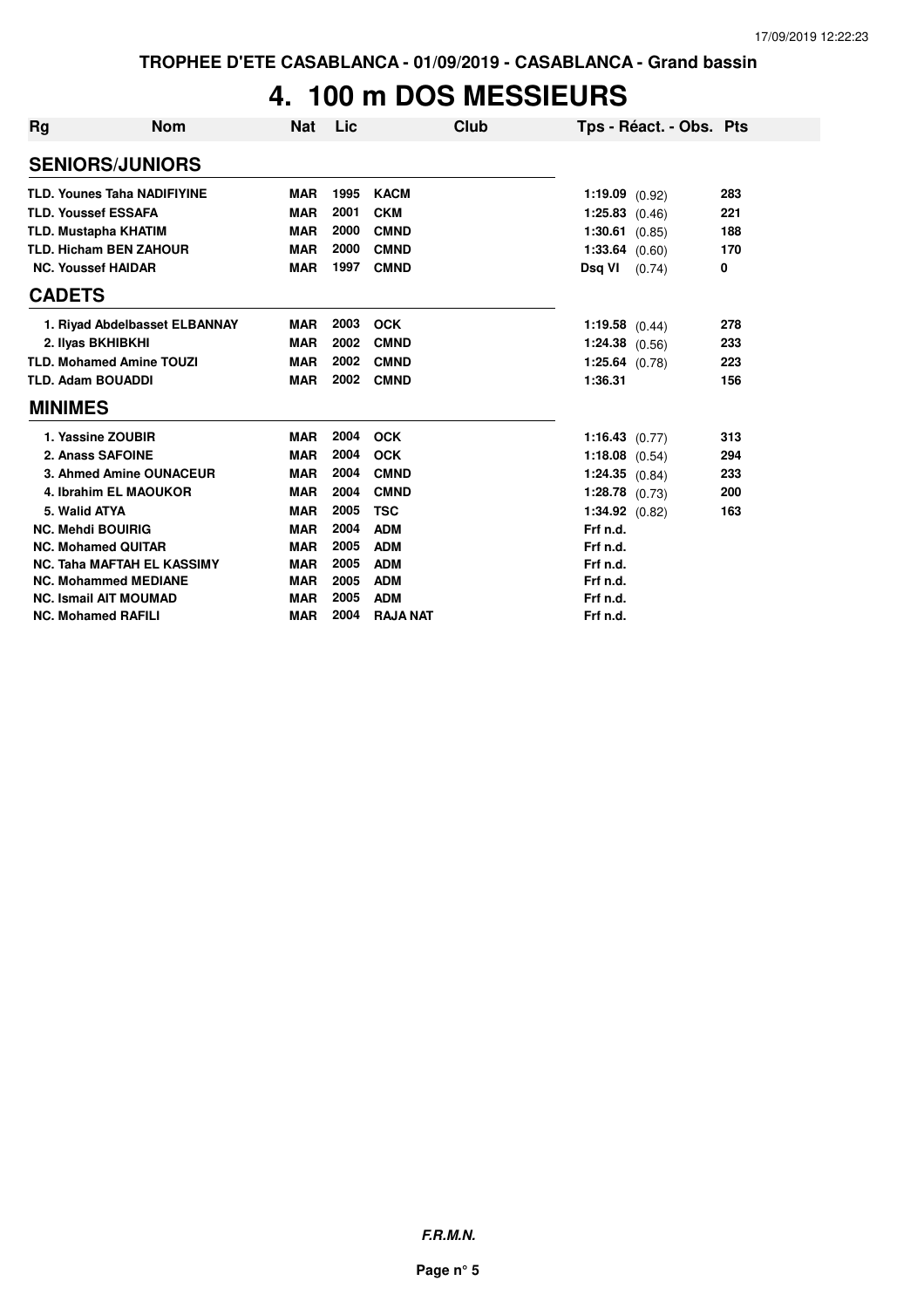### **5. 50 m BRASSE DAMES**

| <b>Rg</b>                  | <b>Nom</b>                        | Nat        | Lic  | Club            | Tps - Réact. - Obs. Pts |     |
|----------------------------|-----------------------------------|------------|------|-----------------|-------------------------|-----|
|                            | <b>SENIORS/JUNIORS</b>            |            |      |                 |                         |     |
| <b>TLD. Salma EL FATMI</b> |                                   | <b>MAR</b> | 1997 | <b>RAJA NAT</b> | 46.69                   | 261 |
|                            | <b>NC. Samia M'SAFER</b>          | <b>MAR</b> | 2001 | <b>CMND</b>     | Frf n.d.                |     |
| <b>NC. Hajar ZAKI</b>      |                                   | <b>MAR</b> | 2001 | <b>RAJA NAT</b> | Frf n.d.                |     |
| <b>NC. Bahia HOUD</b>      |                                   | <b>MAR</b> | 2001 | <b>KACM</b>     | Frf n.d.                |     |
| <b>CADETS</b>              |                                   |            |      |                 |                         |     |
|                            | 1. Manal ANOUAR EL ALAMI          | <b>MAR</b> | 2003 | <b>ADM</b>      | 45.05                   | 290 |
|                            | 2. Mayare YAHIA                   | <b>MAR</b> | 2003 | <b>DHJ</b>      | 45.69                   | 278 |
|                            | <b>TLD. Hibat Allah DOUADA</b>    | <b>MAR</b> | 2002 | <b>KACM</b>     | 46.68                   | 261 |
| <b>TLD. Hala JARDINI</b>   |                                   | <b>MAR</b> | 2003 | <b>CKM</b>      | 57.68                   | 138 |
| <b>NC. Iness TAHIL</b>     |                                   | <b>MAR</b> | 2003 | <b>RAJA NAT</b> | Frf n.d.                |     |
| <b>MINIMES</b>             |                                   |            |      |                 |                         |     |
|                            | 1. Ines EL AZHAR                  | <b>MAR</b> | 2004 | <b>TSC</b>      | 42.94                   | 335 |
|                            | 2. Aalia BOUOUFOUSSE              | <b>MAR</b> | 2004 | <b>JIHA</b>     | 45.06                   | 290 |
|                            | 3. Sarah ED DRIEF                 | <b>MAR</b> | 2004 | <b>KACM</b>     | 45.44                   | 283 |
|                            | <b>4. Iness LAKRADI</b>           | <b>MAR</b> | 2005 | <b>TSC</b>      | 46.81                   | 259 |
| TLD. Aya DARA              |                                   | <b>MAR</b> | 2004 | <b>RAJA NAT</b> | 48.31                   | 235 |
| <b>TLD. Manal AITOUNY</b>  |                                   | <b>MAR</b> | 2004 | <b>RAJA NAT</b> | 51.49                   | 194 |
|                            | <b>TLD. Fatima Ezzahra GOUDJY</b> | <b>MAR</b> | 2005 | <b>JIHA</b>     | 51.51                   | 194 |
| <b>TLD. Ghita IOUI</b>     |                                   | <b>MAR</b> | 2004 | <b>COMN</b>     | 53.65                   | 172 |
| <b>TLD. Rim JEBRANE</b>    |                                   | <b>MAR</b> | 2005 | <b>CSEJL</b>    | 54.57                   | 163 |
| <b>NC. Hiba MALKI</b>      |                                   | <b>MAR</b> | 2005 | <b>WAC</b>      | Dsa NI                  | 0   |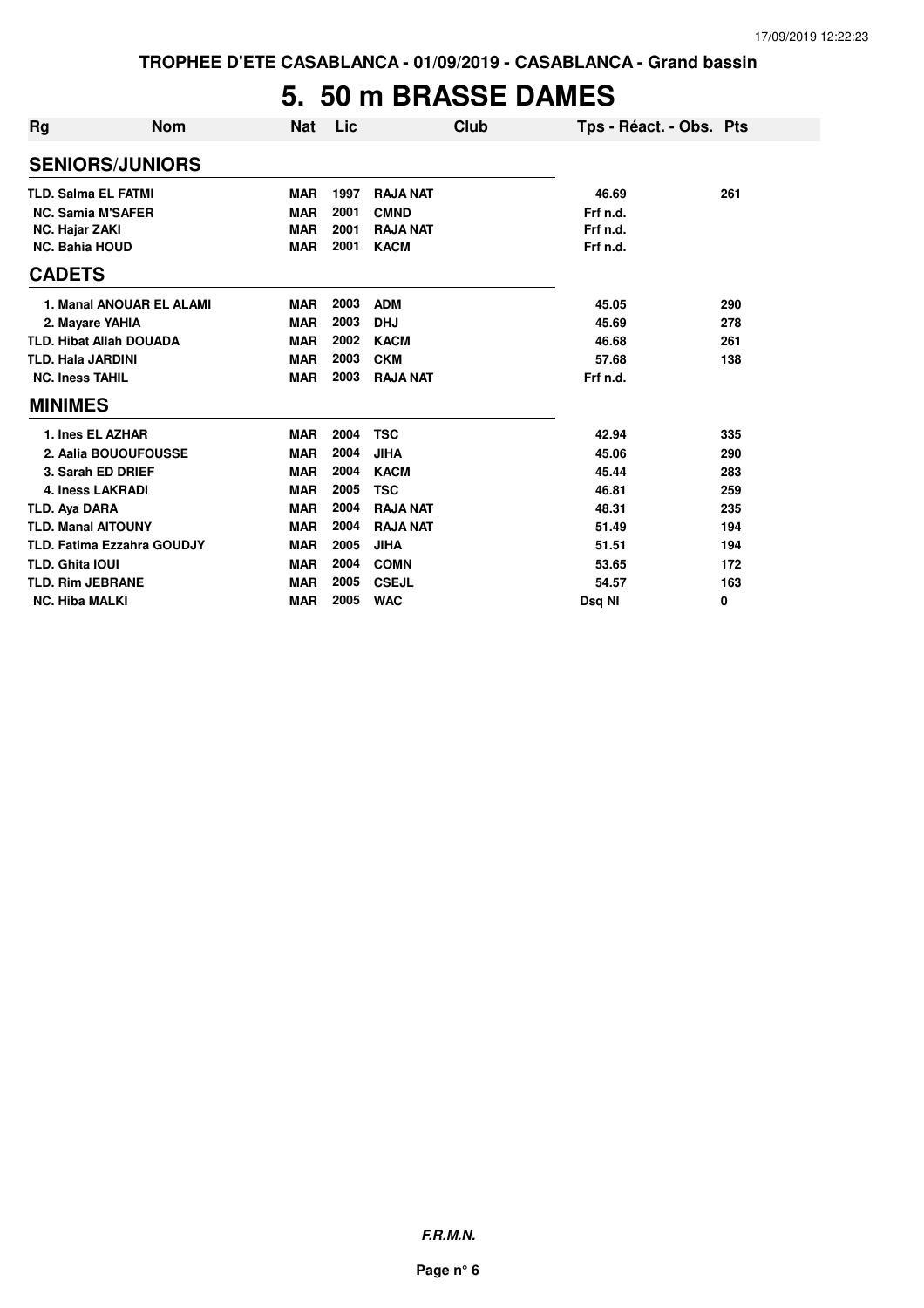#### **6. 50 m BRASSE MESSIEURS**

| <b>Rg</b> | <b>Nom</b>                                           | <b>Nat</b> | Lic  | <b>Club</b>                | Tps - Réact. - Obs. Pts |     |
|-----------|------------------------------------------------------|------------|------|----------------------------|-------------------------|-----|
|           | <b>SENIORS/JUNIORS</b>                               |            |      |                            |                         |     |
|           | 1. Youssef HAIDAR                                    | <b>MAR</b> | 1997 | <b>CMND</b>                | 34.37                   | 467 |
|           | 2. Karim MOUCHARIQ                                   | <b>MAR</b> | 1988 | <b>COMN</b>                | 34.45                   | 464 |
|           | 3. Nouamane HAOUATI                                  | <b>MAR</b> | 1997 | <b>RAJA NAT</b>            | 35.26                   | 432 |
|           | 4. EL YAZID AIT BENCHIBA                             | <b>MAR</b> | 1994 | <b>JIHA</b>                | 35.91                   | 409 |
|           | 5. Mohamed Redouane AIBOUD BENCH, MAR                |            | 1993 | <b>KACM</b>                | 36.07                   | 404 |
|           | 6. Hamza EZZAHER                                     | <b>MAR</b> | 1998 | <b>ADM</b>                 | 36.70                   | 383 |
|           | 7. Mohamad CHAKIB                                    | <b>MAR</b> | 2000 | <b>KACM</b>                | 36.94                   | 376 |
|           | <b>TLD. Aissa MOURHAT</b>                            | <b>MAR</b> | 2000 | <b>OUM RABII</b>           | 38.51                   | 332 |
|           | <b>TLD. Arafa BOUCHTAOUI</b>                         | <b>MAR</b> | 1990 | <b>JIHA</b>                | 39.28                   | 313 |
|           | <b>TLD. Amine CHIHAZ</b>                             | <b>MAR</b> | 2001 | <b>CBN</b>                 | 39.39                   | 310 |
|           | TLD. EI Mehdi EL MAAMOURI                            | <b>MAR</b> | 1997 | <b>KACM</b>                | 40.35                   | 288 |
|           | <b>TLD. Abderrahmane BOUILLY</b>                     | <b>MAR</b> | 1998 | <b>OCBG</b>                | 41.43                   | 266 |
|           | <b>TLD. Naoufal LFAHNIR</b>                          | <b>MAR</b> | 1999 | <b>OCBG</b>                | 41.54                   | 264 |
|           | <b>TLD. Youssef ESSAFA</b>                           | <b>MAR</b> | 2001 | <b>CKM</b>                 | 41.88                   | 258 |
|           | <b>TLD. Achraf ELHAJRAOUI</b>                        | <b>MAR</b> | 1991 | <b>COMN</b>                | 42.06                   | 255 |
|           | <b>TLD. Mohamed ELOUKKAIL</b>                        | <b>MAR</b> | 2000 | <b>OUM RABII</b>           | 43.38                   | 232 |
|           | <b>TLD. Khalid BOU LAADAM</b>                        | MAR        | 1999 | <b>JIHA</b>                | 43.52                   | 230 |
|           | <b>TLD. Hicham EL AABID</b>                          | <b>MAR</b> | 1999 | <b>CKM</b>                 | 43.90                   | 224 |
|           | <b>TLD. Abdellah EL HAJJARI</b>                      | MAR        | 1995 | <b>CKM</b>                 | 44.67                   | 212 |
|           | <b>TLD. Younes LAGHFIRI</b>                          | MAR        | 2000 | <b>OCBG</b>                | 44.92                   | 209 |
|           | <b>TLD. Imad BOUAROUA</b>                            | MAR        | 1991 | <b>OUM RABII</b>           | 45.57                   | 200 |
|           | <b>TLD. Omar TLIJI</b>                               | MAR        | 1996 | <b>OCBG</b>                | 45.59                   | 200 |
|           | <b>TLD. Ahmed EL AABID</b>                           | <b>MAR</b> | 2000 | <b>CKM</b>                 | 47.31                   | 179 |
|           | <b>TLD. Hicham BEN ZAHOUR</b>                        | <b>MAR</b> | 2000 | <b>CMND</b>                | 47.37                   | 178 |
|           | <b>TLD. Hamza DIHAJE</b>                             | <b>MAR</b> | 1990 | <b>OCBG</b>                | 47.41                   | 178 |
|           | <b>TLD. Salaheddine ZAGGOUR</b>                      | <b>MAR</b> | 2000 | <b>OCBG</b>                | 48.97                   | 161 |
|           | <b>TLD. Anas BENGHZIAL</b>                           | <b>MAR</b> | 2000 | <b>OCBG</b>                | 54.41                   | 117 |
|           | <b>NC. Bouchaib EZZARHOUNY</b>                       | <b>MAR</b> | 1998 | <b>OUM RABII</b>           | Frf n.d.                |     |
|           | <b>NC. M'hamed ABBOUGUI</b>                          | <b>MAR</b> | 1992 | <b>OUM RABII</b>           | Frf n.d.                |     |
|           | <b>NC. Amine EL KASBI</b>                            | <b>MAR</b> | 1991 | <b>OUM RABII</b>           | Frf n.d.                |     |
|           | <b>NC. Abdelkarim ACHOUAK</b>                        | <b>MAR</b> | 1997 | <b>OUM RABII</b>           | Frf n.d.                |     |
|           | <b>NC. Hamza ABOUMOUSSA</b>                          | <b>MAR</b> | 1998 | <b>RAJA NAT</b>            | Frf n.d.                |     |
|           | <b>NC. Youssef BANSAR</b>                            | <b>MAR</b> | 1998 | <b>RAJA NAT</b>            | Frf n.d.                |     |
|           | <b>NC. Ayoub DAHA</b>                                | <b>MAR</b> | 1989 | RAJA NAT                   | Frf n.d.                |     |
|           | <b>NC. Amine SADIK</b><br><b>NC. Yassin HARMOUCH</b> | <b>MAR</b> |      | 1999 RAJA NAT<br>1998 OCBG | Frf n.d.                |     |
|           |                                                      | MAR        |      |                            | Frf n.d.                |     |
|           | <b>CADETS</b>                                        |            |      |                            |                         |     |
|           | 1. Youssef BENJELLOUN                                | MAR        | 2003 | <b>ADM</b>                 | 34.85                   | 448 |
|           | 2. Yassine JAA                                       | MAR        | 2003 | <b>CBN</b>                 | 37.83                   | 350 |
|           | 3. Daoud HAYDADI                                     | MAR        | 2003 | <b>DHJ</b>                 | 39.43                   | 309 |
|           | 4. Ahmed Amine CHAYED                                | MAR        | 2003 | <b>JIHA</b>                | 39.69                   | 303 |
|           | 5. Abdelhadi SALAH                                   | MAR        | 2003 | <b>OCK</b>                 | 39.91                   | 298 |
|           | 6. Youssef KHAOURI MAHIR                             | MAR        | 2003 | <b>CBN</b>                 | 40.31                   | 289 |
|           | 7. Mohamed Amine TOUZI                               | MAR        | 2002 | <b>CMND</b>                | 40.55                   | 284 |
|           | 8. Ayman LAKHOUAL                                    | MAR        | 2002 | <b>JIHA</b>                | 41.34                   | 268 |
|           | 9. Fahd LAHMIDI                                      | MAR        | 2003 | <b>DHJ</b>                 | 41.77                   | 260 |
|           | 10. Samy ENOUASSIH                                   | MAR        | 2003 | <b>JIHA</b>                | 41.90                   | 257 |
|           | 11. Mohamed GOUMGHAR                                 | MAR        | 2003 | <b>CMND</b>                | 42.00                   | 256 |
|           | <b>TLD. Zakaria RAQABI</b>                           | <b>MAR</b> | 2003 | <b>OCK</b>                 | 42.01                   | 255 |
|           | <b>TLD. Zakaria NADIR</b>                            | <b>MAR</b> | 2003 | <b>ADM</b>                 | 42.03                   | 255 |
|           | <b>TLD. Chihabeddine LACHHAB</b>                     | MAR        | 2003 | <b>CBN</b>                 | 42.53                   | 246 |
|           | <b>TLD. Youssef ELGHACHIM</b>                        | <b>MAR</b> | 2003 | <b>CMND</b>                | 43.52                   | 230 |
|           | <b>TLD. Yassine MARJANI</b>                          | <b>MAR</b> | 2003 | <b>KACM</b>                | 45.72                   | 198 |
|           | <b>TLD. Zine Elabidine ES SABBAR</b>                 | MAR        | 2003 | <b>CSEJL</b>               | 48.55                   | 165 |
|           | <b>TLD. Ismail BENHIBA</b>                           | <b>MAR</b> | 2003 | <b>CKM</b>                 | 49.87                   | 152 |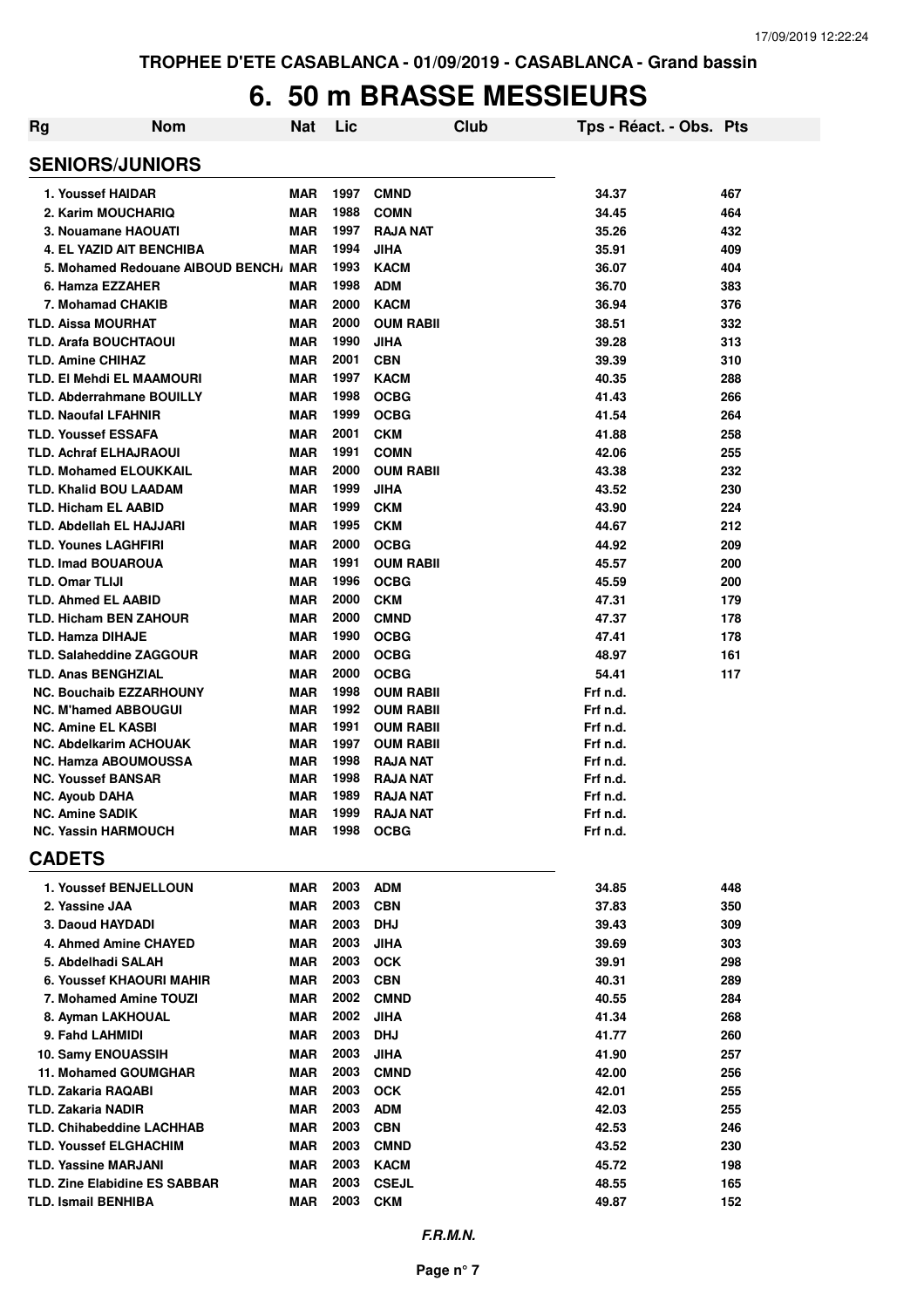#### **6. 50 m BRASSE MESSIEURS**

| <b>Rg</b> | <b>Nom</b>                                        | <b>Nat</b>        | Lic          |                            | Club | Tps - Réact. - Obs. Pts |        |
|-----------|---------------------------------------------------|-------------------|--------------|----------------------------|------|-------------------------|--------|
|           | <b>CADETS</b>                                     |                   |              |                            |      |                         |        |
|           | <b>NC. Elouadoudi AKKOUR</b>                      | <b>MAR</b>        | 2002         | <b>OUM RABII</b>           |      | Frf n.d.                |        |
|           | <b>NC. Mohamed Taha BADR</b>                      | <b>MAR</b>        | 2002         | <b>OUM RABII</b>           |      | Dsq NI                  | 0      |
|           | <b>MINIMES</b>                                    |                   |              |                            |      |                         |        |
|           | 1. Ahmed Amine OUNACEUR                           | <b>MAR</b>        | 2004         | <b>CMND</b>                |      | 36.33                   | 395    |
|           | 2. Abdellatif HIMMECH                             | <b>MAR</b>        | 2004         | <b>TSC</b>                 |      | 37.06                   | 372    |
|           | 3. Rayane DAKI                                    | <b>MAR</b>        | 2005         | <b>OCK</b>                 |      | 38.06                   | 344    |
|           | 4. Adam KHALLAD                                   | <b>MAR</b>        | 2004         | <b>TSC</b>                 |      | 39.69                   | 303    |
|           | 5. Ismail LAHSINIA                                | <b>MAR</b>        | 2004         | <b>OCK</b>                 |      | 39.74                   | 302    |
|           | 6. Karim SELLAFI                                  | <b>MAR</b>        | 2005         | <b>OCK</b>                 |      | 39.76                   | 301    |
|           | 7. Aymane DIANI                                   | <b>MAR</b>        | 2005         | <b>JIHA</b>                |      | 40.53                   | 285    |
|           | 8. Adam LAMZOUGUI                                 | MAR               | 2004         | <b>JIHA</b>                |      | 40.64                   | 282    |
|           | 9. Ilyass BOUCHTI                                 | <b>MAR</b>        | 2004         | <b>TSC</b>                 |      | 40.94                   | 276    |
|           | 10. Mohammed REGRAGUI                             | <b>MAR</b>        | 2005         | <b>CSEJL</b>               |      | 41.15                   | 272    |
|           | 11. Haitam Safouane OURTANE                       | MAR               | 2005         | <b>CMND</b>                |      | 41.80                   | 259    |
|           | <b>12. Mehdi ZEHNOUNI</b>                         | <b>MAR</b>        | 2005         | <b>DHJ</b>                 |      | 41.82                   | 259    |
|           | 13. Adam OUAKSSIM                                 | MAR               | 2004         | <b>CMND</b>                |      | 43.21                   | 235    |
|           | <b>14. Mohamed OUAADANE</b>                       | <b>MAR</b>        | 2004         | <b>COMN</b>                |      | 43.53                   | 230    |
|           | <b>15. Saad Eddine ELMAAMOURI</b>                 | <b>MAR</b>        | 2005         | <b>KACM</b>                |      | 43.79                   | 225    |
|           | 16. Bader CHAHID                                  | <b>MAR</b>        | 2004         | <b>JIHA</b>                |      | 44.61                   | 213    |
|           | <b>TLD. Abdelkoddous BOUBKERI</b>                 | <b>MAR</b>        | 2004         | <b>TSC</b>                 |      | 45.30                   | 204    |
|           | <b>TLD. Anas WARDI</b>                            | <b>MAR</b>        | 2004         | <b>CSEJL</b>               |      | 45.54                   | 200    |
|           | <b>TLD. Ayoub SERJAL</b>                          | <b>MAR</b>        | 2004         | <b>COMN</b>                |      | 46.13                   | 193    |
|           | TLD. Hamdi LAGHJIBLI                              | <b>MAR</b>        | 2005         | <b>RAJA NAT</b>            |      | 46.37                   | 190    |
|           | TLD. Abdelkrim EL AZDI                            | <b>MAR</b>        | 2004         | <b>CSEJL</b>               |      | 46.97                   | 183    |
|           | <b>TLD. Youssef FELLAHI</b>                       | <b>MAR</b>        | 2004         | <b>CKM</b>                 |      | 47.12                   | 181    |
|           | <b>TLD. Yasser AL BAKRACHI</b>                    | <b>MAR</b>        | 2004         | <b>CKM</b>                 |      | 47.54                   | 176    |
|           | <b>TLD. Soufian YOUSFI</b>                        | <b>MAR</b>        | 2004         | <b>CKM</b>                 |      | 47.61                   | 175    |
|           | <b>TLD. Nassim TOUZI</b>                          | <b>MAR</b>        | 2005         | <b>CMND</b>                |      | 49.49                   | 156    |
|           | <b>TLD. Charaf Eddine OUIFAQ</b>                  | <b>MAR</b>        | 2005         | <b>COMN</b>                |      | 49.62                   | 155    |
|           | <b>TLD. Haitam AZNAG</b>                          | <b>MAR</b>        | 2004         | <b>COMN</b>                |      | 50.64                   | 146    |
|           | <b>TLD. Adam CHAFII</b>                           | <b>MAR</b>        | 2004         | <b>CSEJL</b>               |      | 51.06                   | 142    |
|           | <b>TLD. Youssef BOUHOU</b>                        | <b>MAR</b>        | 2005         | <b>JIHA</b>                |      | 53.31                   | 125    |
|           | <b>TLD. Anass DHIBI NASSER</b>                    | MAR               | 2005         | <b>CMND</b>                |      | 53.56                   | 123    |
|           | <b>TLD. Walid ATYA</b>                            | MAR               | 2005         | TSC                        |      | 53.60                   | 123    |
|           | TLD. Abdellah OUAHIA                              | MAR               | 2004         | <b>CMND</b>                |      | 58.70                   | 93     |
|           | <b>NC. Anas IDERKOU</b>                           | <b>MAR</b>        | 2004         | <b>OCBG</b>                |      | Frf n.d.                |        |
|           | <b>NC. Yassir LAMINE</b>                          | MAR               | 2005         | <b>OCBG</b>                |      | Frf n.d.                |        |
|           | <b>NC. Mohmed Amine DHIBI NASSER</b>              | <b>MAR</b>        | 2004         | <b>CMND</b>                |      | Frf n.d.                |        |
|           | NC. Taha MAFTAH EL KASSIMY                        | MAR               | 2005         | <b>ADM</b>                 |      | Frf n.d.                |        |
|           | <b>NC. Younes DAHBI</b>                           | MAR               | 2005         | <b>ADM</b>                 |      | Frf n.d.                |        |
|           | <b>NC. Ilyass AZMANI</b>                          | <b>MAR</b>        | 2005         | <b>CMND</b>                |      | Frf n.d.                |        |
|           | <b>NC. Yassir SAJIDE</b>                          | MAR               | 2004         | <b>RAJA NAT</b>            |      | Frf n.d.                |        |
|           | <b>NC. Abderrazzak SOUHJOUD</b>                   | MAR               | 2005         | <b>CKM</b>                 |      | Frf n.d.                |        |
|           | <b>NC. Bahaa Eddine CHEBRAOUI</b>                 | MAR               | 2004         | <b>OCBG</b>                |      | Frf n.d.                |        |
|           | <b>NC. Mohamed EL BAKILI</b>                      | MAR               | 2005         | <b>TSC</b>                 |      | Dsq NI                  | 0      |
|           | <b>NC. Souhail SLILI</b>                          | <b>MAR</b>        | 2004         | <b>CSEJL</b>               |      | Dsq NI                  | 0      |
|           | NC. Abdellah ARAKHSIS                             | MAR               | 2004<br>2004 | <b>OCBG</b>                |      | Dsq NI                  | 0      |
|           | <b>NC. Walid JOUIRI</b><br>NC. Abdessamade ELADIB | MAR<br><b>MAR</b> | 2004         | <b>OCBG</b><br><b>OCBG</b> |      | Dsq NI<br>Dsq NI        | 0<br>0 |
|           |                                                   |                   |              |                            |      |                         |        |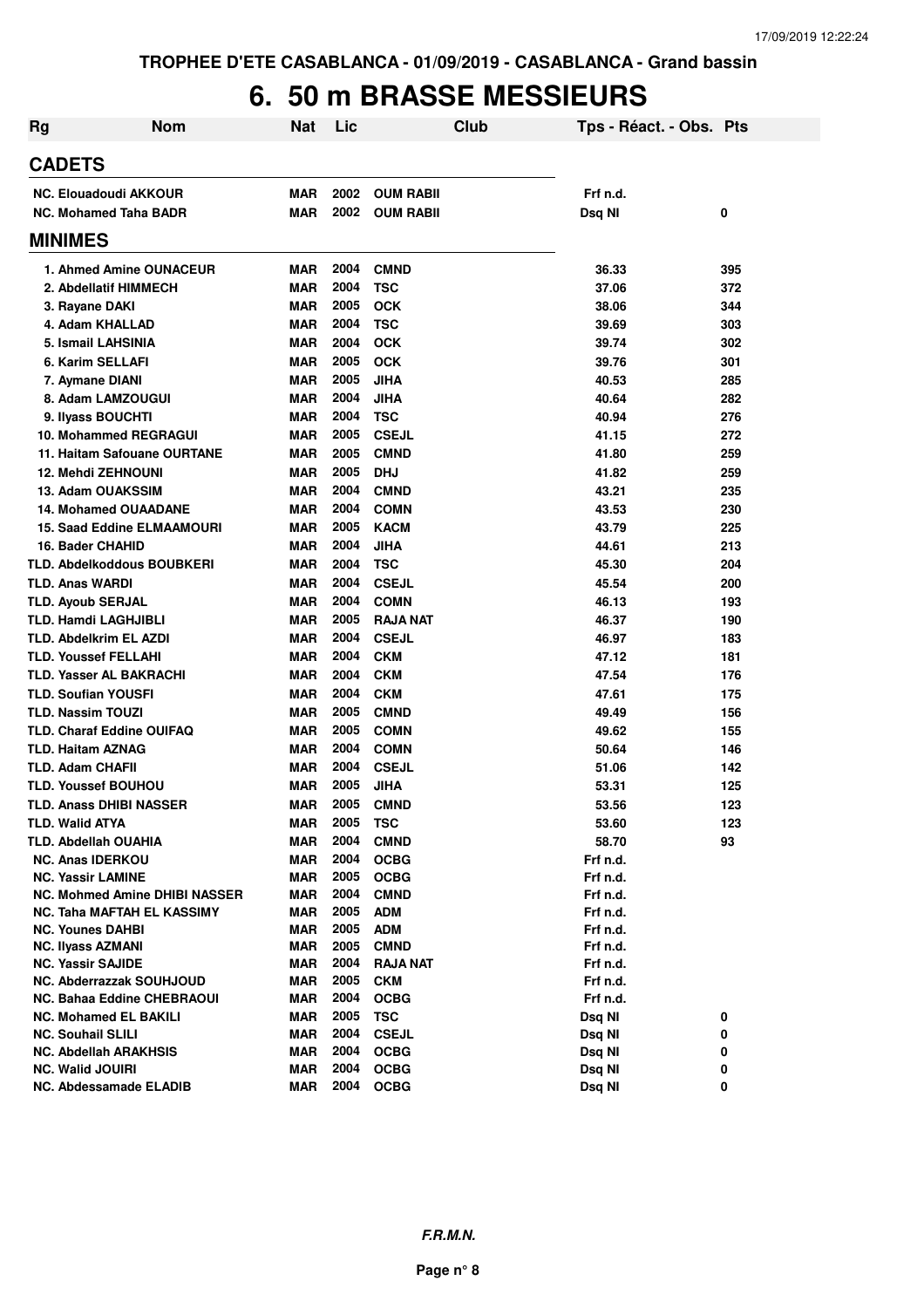### **7. 4 x 50 m NAGE LIBRE DAMES**

| Rg                           | <b>Nom</b> | <b>Nat</b> | Lic  |                  | Club | Tps - Réact. - Obs. Pts |    |
|------------------------------|------------|------------|------|------------------|------|-------------------------|----|
| <b>SENIORS/JUNIORS</b>       |            |            |      |                  |      |                         |    |
| 1. Hassna ELOUKKAIL          |            | <b>MAR</b> | 1995 | <b>OUM RABIL</b> |      | 3:35.76                 | 94 |
| Chaimaa MOURHAT              |            | <b>MAR</b> | 1992 | <b>OUM RABIL</b> |      |                         | 94 |
| <b>Oumaima CHAABI</b>        |            | <b>MAR</b> | 1995 | <b>OUM RABIL</b> |      |                         | 94 |
| <b>Karima ELKHALYLY</b>      |            | <b>MAR</b> | 1988 | <b>OUM RABIL</b> |      |                         | 94 |
| <b>MINIMES</b>               |            |            |      |                  |      |                         |    |
| <b>NC. Aalia BOUOUFOUSSE</b> |            | <b>MAR</b> | 2004 | <b>JIHA</b>      |      | Frf n.d.                |    |
| <b>Oumaima DAHLANE</b>       |            | <b>MAR</b> | 2005 | <b>JIHA</b>      |      |                         |    |
| <b>Salma EDDOUNE</b>         |            | <b>MAR</b> | 2004 | <b>JIHA</b>      |      |                         |    |
| <b>Malak RAKIK</b>           |            | <b>MAR</b> | 2004 | <b>JIHA</b>      |      |                         |    |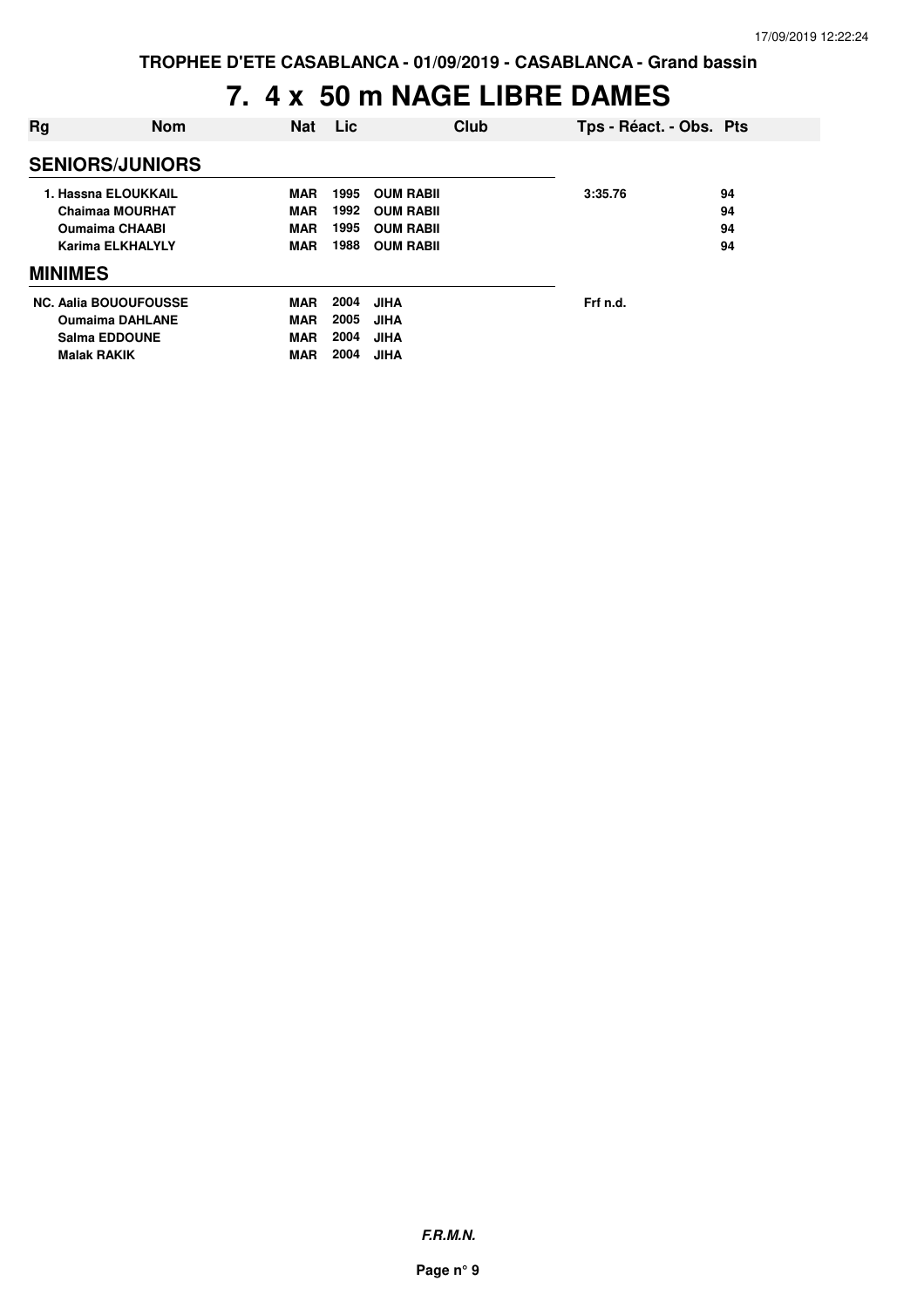### **8. 4 x 50 m NAGE LIBRE MESSIEURS**

| Rg                                               | <b>Nom</b>                             | <b>Nat</b>               | Lic          |                            | <b>Club</b> | Tps - Réact. - Obs. Pts |            |
|--------------------------------------------------|----------------------------------------|--------------------------|--------------|----------------------------|-------------|-------------------------|------------|
| <b>SENIORS/JUNIORS</b>                           |                                        |                          |              |                            |             |                         |            |
| 1. Mohamed ELOUKKAIL                             |                                        | <b>MAR</b>               | 2000         | <b>OUM RABII</b>           |             | 2:04.33                 | 329        |
| Aissa MOURHAT                                    |                                        | <b>MAR</b>               | 2000         | <b>OUM RABII</b>           |             |                         | 329        |
| <b>Nabil EL HILLALI</b>                          |                                        | <b>MAR</b>               | 2000         | <b>OUM RABII</b>           |             |                         | 329        |
| <b>M'hamed ABBOUGUI</b>                          |                                        | <b>MAR</b>               | 1992         | <b>OUM RABII</b>           |             |                         | 329        |
| 2. Karim MOUCHARIQ                               |                                        | <b>MAR</b>               | 1988<br>1983 | <b>COMN</b>                |             | 2:04.94                 | 324        |
| <b>Ismail TAKANI</b><br><b>Achraf ELHAJRAOUI</b> |                                        | <b>MAR</b><br><b>MAR</b> | 1991         | <b>COMN</b><br><b>COMN</b> |             |                         | 324<br>324 |
| <b>Jamal HOUZAM</b>                              |                                        | <b>MAR</b>               | 1981         | <b>COMN</b>                |             |                         | 324        |
| 3. Aziz HADDAJ                                   |                                        | <b>MAR</b>               | 1985         | <b>CMND</b>                |             | 2:09.28                 | 293        |
| <b>Hicham BEN ZAHOUR</b>                         |                                        | <b>MAR</b>               | 2000         | <b>CMND</b>                |             |                         | 293        |
| <b>Houssam CHARAY</b>                            |                                        | <b>MAR</b>               | 2001         | <b>CMND</b>                |             |                         | 293        |
| <b>Khalid KHATIM</b>                             |                                        | <b>MAR</b>               | 1986         | <b>CMND</b>                |             |                         | 293        |
| 4. Hamza DIHAJE                                  |                                        | <b>MAR</b>               | 1990         | <b>OCBG</b>                |             | 2:15.70                 | 253        |
| <b>Naoufal LFAHNIR</b>                           |                                        | <b>MAR</b>               | 1999         | <b>OCBG</b>                |             |                         | 253        |
| <b>Anas BENGHZIAL</b>                            |                                        | <b>MAR</b>               | 2000         | <b>OCBG</b>                |             |                         | 253        |
| <b>Abderrahmane BOUILLY</b>                      |                                        | <b>MAR</b>               | 1998         | <b>OCBG</b>                |             |                         | 253        |
| <b>NC. Hamza ABOUMOUSSA</b>                      |                                        | <b>MAR</b>               | 1998         | <b>RAJA NAT</b>            |             | Frf n.d.                |            |
| <b>Youssef BANSAR</b>                            |                                        | <b>MAR</b>               | 1998         | <b>RAJA NAT</b>            |             |                         |            |
| Ayoub DAHA                                       |                                        | <b>MAR</b>               | 1989         | <b>RAJA NAT</b>            |             |                         |            |
| <b>Mouad EL MOUSTAKIM</b>                        |                                        | <b>MAR</b>               | 1999         | <b>RAJA NAT</b>            |             |                         |            |
|                                                  | NC. Mohamed Redouane AIBOUD BENCH, MAR |                          | 1993         | <b>KACM</b>                |             | Frf n.d.                |            |
| Abdelmajid ANKA SOUBAAI                          |                                        | <b>MAR</b>               | 2001         | <b>KACM</b>                |             |                         |            |
| <b>Mohamed CHEQBOUB</b>                          |                                        | <b>MAR</b>               | 1992         | <b>KACM</b>                |             |                         |            |
| El Mehdi EL MAAMOURI                             |                                        | <b>MAR</b>               | 1997         | <b>KACM</b>                |             |                         |            |
| <b>CADETS</b>                                    |                                        |                          |              |                            |             |                         |            |
| 1. Alaa ABIR                                     |                                        | <b>MAR</b>               | 2003         | <b>DHJ</b>                 |             | 1:59.37                 | 372        |
| Khalil BAKADOUR                                  |                                        | <b>MAR</b>               | 2003         | <b>DHJ</b>                 |             |                         | 372        |
| <b>Daoud HAYDADI</b>                             |                                        | <b>MAR</b>               | 2003         | <b>DHJ</b>                 |             |                         | 372        |
| <b>Ahmed Moubarak LAHLYAL</b>                    |                                        | <b>MAR</b>               | 2003         | <b>DHJ</b>                 |             |                         | 372        |
| 2. Adam BOUADDI                                  |                                        | <b>MAR</b>               | 2002         | <b>CMND</b>                |             | 2:09.59                 | 290        |
| <b>Mohamed BOUCHIKHA</b>                         |                                        | <b>MAR</b>               | 2003         | <b>CMND</b>                |             |                         | 290        |
| <b>Soufiane LACHGUER</b>                         |                                        | <b>MAR</b>               | 2002         | <b>CMND</b>                |             |                         | 290        |
| <b>Youssef ELGHACHIM</b>                         |                                        | <b>MAR</b>               | 2003         | <b>CMND</b>                |             |                         | 290        |
| 3. Elouadoudi AKKOUR                             |                                        | <b>MAR</b>               | 2002         | <b>OUM RABII</b>           |             | 2:25.38                 | 206        |
| Mohamed Taha BADR                                |                                        | <b>MAR</b>               | 2002         | <b>OUM RABIL</b>           |             |                         | 206        |
| Ayoub ECH-CHOAYBY                                |                                        | MAR                      | 2002         | <b>OUM RABII</b>           |             |                         | 206        |
| El Mehdi MARZAK                                  |                                        | <b>MAR</b>               | 2002         | <b>OUM RABII</b>           |             |                         | 206        |
| <b>MINIMES</b>                                   |                                        |                          |              |                            |             |                         |            |
| 1. Ilyass BOUCHTI                                |                                        | MAR                      | 2004         | <b>TSC</b>                 |             | 1:57.49                 | 390        |
| <b>Adam KHALLAD</b>                              |                                        | <b>MAR</b>               | 2004         | <b>TSC</b>                 |             |                         | 390        |
| <b>Amr BENATMANE</b>                             |                                        | <b>MAR</b>               | 2005         | <b>TSC</b>                 |             |                         | 390        |
| <b>Abdellatif HIMMECH</b>                        |                                        | <b>MAR</b>               | 2004         | <b>TSC</b>                 |             |                         | 390        |
| 2. Souhail SLILI                                 |                                        | <b>MAR</b>               | 2004         | <b>CSEJL</b>               |             | 2:15.79                 | 252        |
| <b>Anas WARDI</b>                                |                                        | <b>MAR</b>               | 2004         | <b>CSEJL</b>               |             |                         | 252        |
| <b>Adam CHAFII</b>                               |                                        | <b>MAR</b>               | 2004         | <b>CSEJL</b>               |             |                         | 252        |
| <b>Mohammed REGRAGUI</b>                         |                                        | <b>MAR</b>               | 2005         | <b>CSEJL</b>               |             |                         | 252        |
| 3. Zakaria BOUCHOUA                              |                                        | <b>MAR</b><br><b>MAR</b> | 2004<br>2004 | <b>COMN</b><br><b>COMN</b> |             | 2:23.00                 | 216<br>216 |
| Ayman AYLAL<br><b>Mohamed OUAADANE</b>           |                                        | <b>MAR</b>               | 2004         | <b>COMN</b>                |             |                         | 216        |
| <b>Abderrahmane MIZIRGAT</b>                     |                                        | <b>MAR</b>               | 2004         | <b>COMN</b>                |             |                         | 216        |
| 4. Nassim TOUZI                                  |                                        | <b>MAR</b>               | 2005         | <b>CMND</b>                |             | 2:24.30                 | 210        |
| <b>Anass DHIBI NASSER</b>                        |                                        | <b>MAR</b>               | 2005         | <b>CMND</b>                |             |                         | 210        |
| <b>Haitam Safouane OURTANE</b>                   |                                        | <b>MAR</b>               | 2005         | <b>CMND</b>                |             |                         | 210        |
| <b>Abdellah OUAHIA</b>                           |                                        | <b>MAR</b>               | 2004         | <b>CMND</b>                |             |                         | 210        |
| 5. Saad Eddine ELMAAMOURI                        |                                        | <b>MAR</b>               | 2005         | <b>KACM</b>                |             | 2:25.83                 | 204        |
| <b>Ayoub CHAKIB</b>                              |                                        | <b>MAR</b>               | 2005         | <b>KACM</b>                |             |                         | 204        |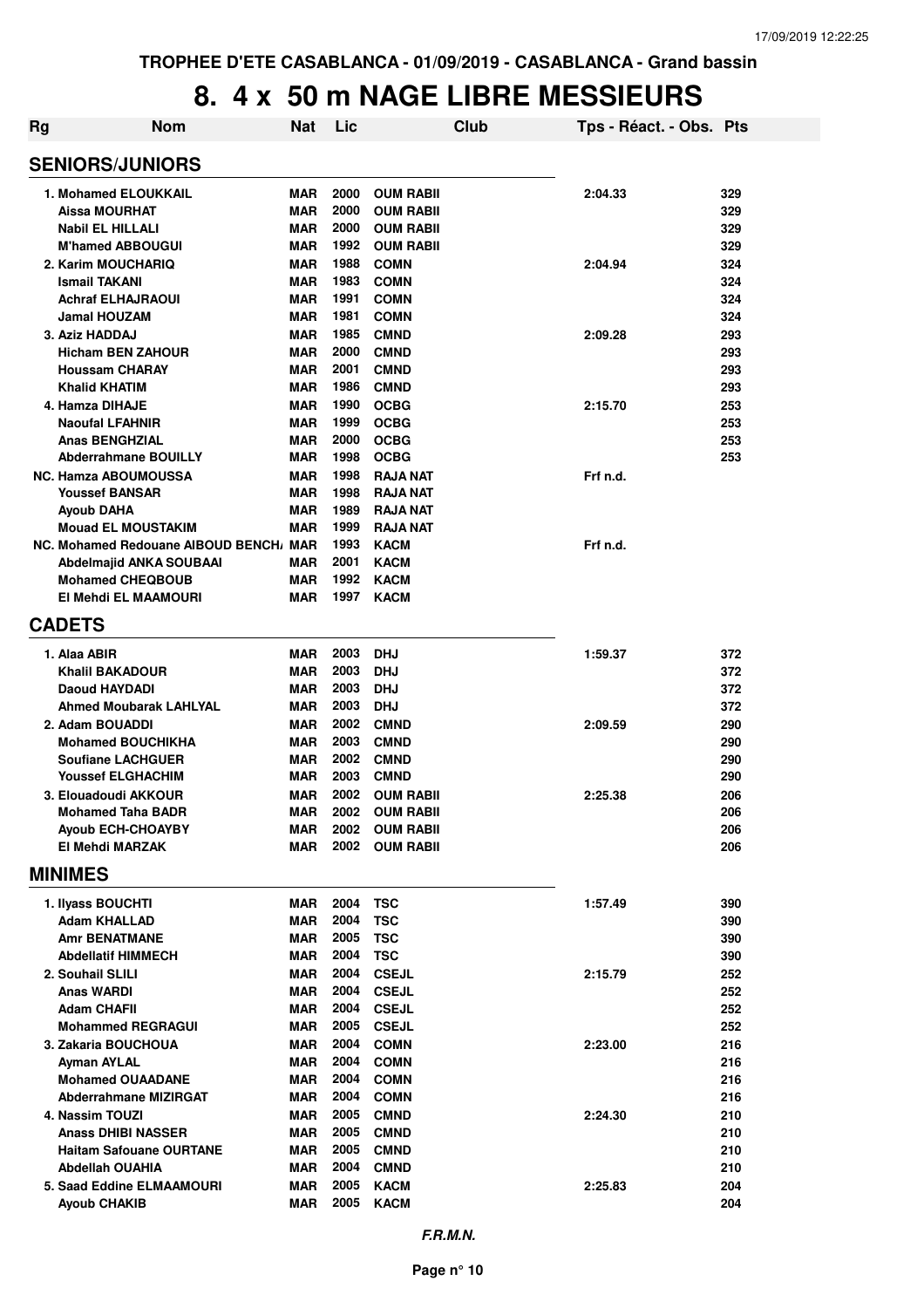#### **8. 4 x 50 m NAGE LIBRE MESSIEURS**

| Rg             | <b>Nom</b>                    | <b>Nat</b> | Lic  | Club        | Tps - Réact. - Obs. Pts |     |
|----------------|-------------------------------|------------|------|-------------|-------------------------|-----|
| <b>MINIMES</b> |                               |            |      |             |                         |     |
|                | Yahya AMARIR                  | MAR        | 2004 | <b>KACM</b> |                         | 204 |
|                | <b>Aymane LAMMANI</b>         | <b>MAR</b> | 2004 | <b>KACM</b> |                         | 204 |
|                | 6. Abdellah ARAKHSIS          | <b>MAR</b> | 2004 | <b>OCBG</b> | 2:37.21                 | 162 |
|                | <b>Bahaa Eddine CHEBRAOUI</b> | <b>MAR</b> | 2004 | <b>OCBG</b> |                         | 162 |
|                | <b>Walid JOUIRI</b>           | <b>MAR</b> | 2004 | <b>OCBG</b> |                         | 162 |
|                | <b>Abdessamade ELADIB</b>     | <b>MAR</b> | 2004 | <b>OCBG</b> |                         | 162 |
|                | <b>NC. Youssef FELLAHI</b>    | <b>MAR</b> | 2004 | <b>CKM</b>  | Frf n.d.                |     |
|                | <b>Soufian YOUSFI</b>         | <b>MAR</b> | 2004 | <b>CKM</b>  |                         |     |
|                | Abderrazzak SOUHJOUD          | <b>MAR</b> | 2005 | <b>CKM</b>  |                         |     |
|                | <b>Yasser AL BAKRACHI</b>     | <b>MAR</b> | 2004 | <b>CKM</b>  |                         |     |
|                | <b>NC. Ismail AIT MOUMAD</b>  | <b>MAR</b> | 2005 | <b>ADM</b>  | Frf n.d.                |     |
|                | <b>Mehdi BOUIRIG</b>          | <b>MAR</b> | 2004 | <b>ADM</b>  |                         |     |
|                | <b>Younes DAHBI</b>           | <b>MAR</b> | 2005 | <b>ADM</b>  |                         |     |
|                | Taha MAFTAH EL KASSIMY        | <b>MAR</b> | 2005 | <b>ADM</b>  |                         |     |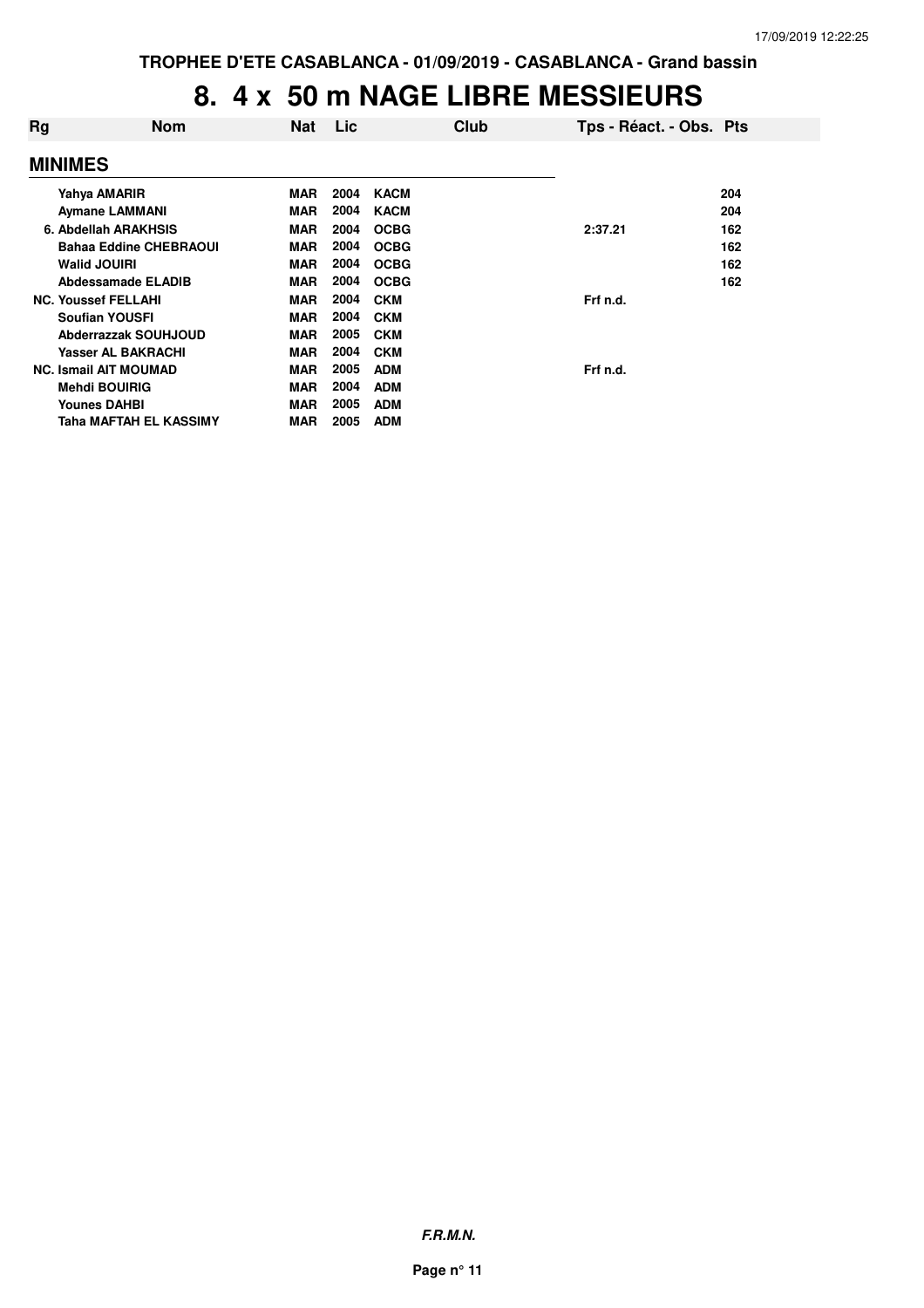#### **9. 50 m NAGE LIBRE MESSIEURS**

| Rg | <b>Nom</b>                            | Nat        | Lic  |                  | <b>Club</b> | Tps - Réact. - Obs. Pts |     |
|----|---------------------------------------|------------|------|------------------|-------------|-------------------------|-----|
|    | <b>SENIORS/JUNIORS</b>                |            |      |                  |             |                         |     |
|    | 1. Hamza EZZAHER                      | <b>MAR</b> | 1998 | <b>ADM</b>       |             | 26.93                   | 468 |
|    | 2. Nouamane HAOUATI                   | <b>MAR</b> | 1997 | <b>RAJA NAT</b>  |             | 26.94                   | 467 |
|    | 3. Mohamed CHEQBOUB                   | <b>MAR</b> | 1992 | <b>KACM</b>      |             | 27.05                   | 462 |
|    | <b>4. Badr HASSOUNI</b>               | <b>MAR</b> | 1998 | <b>ADM</b>       |             | 27.59                   | 435 |
|    | 5. Jamal HOUZAM                       | <b>MAR</b> | 1981 | <b>COMN</b>      |             | 27.99                   | 417 |
|    | 6. Younes Taha NADIFIYINE             | <b>MAR</b> | 1995 | <b>KACM</b>      |             | 28.02                   | 415 |
|    | 7. Karim MOUCHARIQ                    | <b>MAR</b> | 1988 | <b>COMN</b>      |             | 28.35                   | 401 |
|    | 8. Yassine BENBARKA                   | <b>MAR</b> | 1996 | <b>CMND</b>      |             | 28.70                   | 386 |
|    | 9. Aissa MOURHAT                      | <b>MAR</b> | 2000 | <b>OUM RABII</b> |             | 28.77                   | 384 |
|    | 10. Abderrahmane BOUILLY              | <b>MAR</b> | 1998 | <b>OCBG</b>      |             | 29.33                   | 362 |
|    | 11. M'hamed ABBOUGUI                  | <b>MAR</b> | 1992 | <b>OUM RABII</b> |             | 29.41                   | 359 |
|    | <b>12. Khalid BOU LAADAM</b>          | <b>MAR</b> | 1999 | <b>JIHA</b>      |             | 29.61                   | 352 |
|    | 13. Mustapha KHATIM                   | <b>MAR</b> | 2000 | <b>CMND</b>      |             | 29.68                   | 349 |
|    | 14. Ali HAFID                         | <b>MAR</b> | 1998 | <b>JIHA</b>      |             | 29.72                   | 348 |
|    | 15. Mohamad CHAKIB                    | <b>MAR</b> | 2000 | <b>KACM</b>      |             | 29.76                   | 347 |
|    | <b>16. Ayoub ESSALEHI</b>             | <b>MAR</b> | 1995 | <b>CMM</b>       |             | 29.78                   | 346 |
|    | 17. Nasser Eddine BAZTIRI             | <b>MAR</b> | 2000 | <b>CKM</b>       |             | 29.79                   | 345 |
|    | <b>18. El Mehdi EL MAAMOURI</b>       | <b>MAR</b> | 1997 | <b>KACM</b>      |             | 29.90                   | 342 |
|    | <b>TLD. Youssef BANSAR</b>            | <b>MAR</b> | 1998 | <b>RAJA NAT</b>  |             | 30.04                   | 337 |
|    | <b>TLD. Yassir MOUZZOUN</b>           | <b>MAR</b> | 2001 | <b>CMND</b>      |             | 30.09                   | 335 |
|    | <b>TLD. Hicham EL AABID</b>           | <b>MAR</b> | 1999 | <b>CKM</b>       |             | 30.91                   | 309 |
|    | <b>TLD. Naoufal LFAHNIR</b>           | <b>MAR</b> | 1999 | <b>OCBG</b>      |             | 31.23                   | 300 |
|    | <b>TLD. Mohamed ELOUKKAIL</b>         | <b>MAR</b> | 2000 | <b>OUM RABII</b> |             | 31.34                   | 297 |
|    | <b>TLD. Abdelkodouss AIT ABDALLAH</b> | <b>MAR</b> | 2000 | <b>CKM</b>       |             | 31.36                   | 296 |
|    | <b>TLD. Khalid KHATIM</b>             | <b>MAR</b> | 1986 | <b>CMND</b>      |             | 31.46                   | 293 |
|    | <b>TLD. Hicham EL QASEMY</b>          | <b>MAR</b> | 1984 | <b>JIHA</b>      |             | 31.52                   | 292 |
|    | <b>TLD. Amine CHIHAZ</b>              | <b>MAR</b> | 2001 | <b>CBN</b>       |             | 31.89                   | 282 |
|    | <b>TLD. Houssam CHARAY</b>            | <b>MAR</b> | 2001 | <b>CMND</b>      |             | 32.31                   | 271 |
|    | <b>TLD. Aziz HADDAJ</b>               | <b>MAR</b> | 1985 | <b>CMND</b>      |             | 32.47                   | 267 |
|    | <b>TLD. Abdellah EL HAJJARI</b>       | <b>MAR</b> | 1995 | <b>CKM</b>       |             | 33.06                   | 253 |
|    | <b>TLD. Salaheddine ZAGGOUR</b>       | <b>MAR</b> | 2000 | <b>OCBG</b>      |             | 33.97                   | 233 |
|    | <b>TLD. Younes LAGHFIRI</b>           | <b>MAR</b> | 2000 | <b>OCBG</b>      |             | 34.28                   | 227 |
|    | <b>TLD. Ahmed EL AABID</b>            | <b>MAR</b> | 2000 | <b>CKM</b>       |             | 34.80                   | 217 |
|    | TLD. Abdelkarim ACHOUAK               | <b>MAR</b> | 1997 | <b>OUM RABII</b> |             | 34.81                   | 216 |
|    | <b>TLD. Amine HAILOUL</b>             | MAR        | 2001 | <b>CMND</b>      |             | 34.92                   | 214 |
|    | <b>TLD. Nabil EL HILLALI</b>          | <b>MAR</b> | 2000 | <b>OUM RABII</b> |             | 35.15                   | 210 |
|    | <b>TLD. Arafa BOUCHTAOUI</b>          | <b>MAR</b> | 1990 | <b>JIHA</b>      |             | 35.19                   | 209 |
|    | <b>TLD. Ismail TAKANI</b>             | <b>MAR</b> | 1983 | <b>COMN</b>      |             | 36.66                   | 185 |
|    | <b>TLD. Omar TLIJI</b>                | MAR        | 1996 | <b>OCBG</b>      |             | 37.38                   | 175 |
|    | <b>TLD. Anas BENGHZIAL</b>            | MAR        | 2000 | <b>OCBG</b>      |             | 37.61                   | 171 |
|    | <b>NC. Mohammed HAFIANE</b>           | <b>MAR</b> | 2000 | <b>DHJ</b>       |             | Frf n.d.                |     |
|    | <b>NC. Bouchaib EZZARHOUNY</b>        | <b>MAR</b> | 1998 | <b>OUM RABII</b> |             | Frf n.d.                |     |
|    | <b>NC. Imad BOUAROUA</b>              | <b>MAR</b> | 1991 | <b>OUM RABII</b> |             | Frf n.d.                |     |
|    | <b>NC. Amine EL KASBI</b>             | MAR        | 1991 | <b>OUM RABII</b> |             | Frf n.d.                |     |
|    | <b>NC. Hamza ABOUMOUSSA</b>           | <b>MAR</b> | 1998 | RAJA NAT         |             | Frf n.d.                |     |
|    | <b>NC. Ayoub DAHA</b>                 | <b>MAR</b> | 1989 | RAJA NAT         |             | Frf n.d.                |     |
|    | <b>NC. Mouad EL MOUSTAKIM</b>         | MAR        | 1999 | RAJA NAT         |             | Frf n.d.                |     |
|    | <b>NC. Amine SADIK</b>                | MAR        | 1999 | RAJA NAT         |             | Frf n.d.                |     |
|    | NC. Abderahmane SOUHJOUD              | MAR        | 2001 | <b>CKM</b>       |             | Frf n.d.                |     |
|    | <b>NC. Anas LAKNANBI</b>              | <b>MAR</b> | 2000 | <b>JIHA</b>      |             | Frf n.d.                |     |
|    | <b>NC. Hamza ZAGGOUR</b>              | MAR        | 2000 | <b>OCBG</b>      |             | Frf n.d.                |     |
|    | <b>NC. Yassin HARMOUCH</b>            | MAR        | 1998 | <b>OCBG</b>      |             | Frf n.d.                |     |
|    | <b>NC. Abdelmajid ANKA SOUBAAI</b>    | MAR        | 2001 | <b>KACM</b>      |             | Frf n.d.                |     |
|    | <b>CADETS</b>                         |            |      |                  |             |                         |     |
|    | 1. Youssef BENJELLOUN                 | MAR        |      | 2003 ADM         |             | 27.46                   | 441 |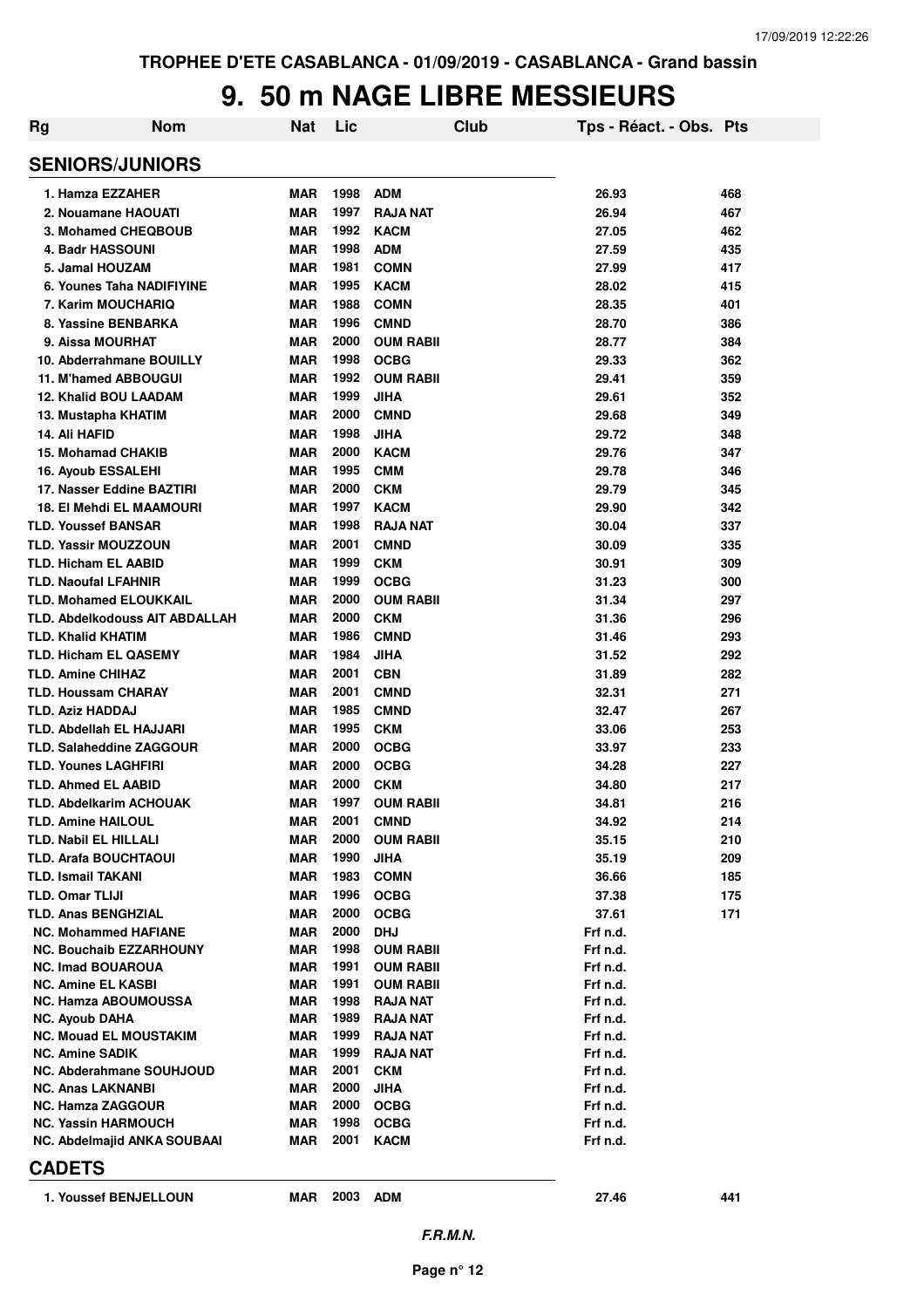#### **9. 50 m NAGE LIBRE MESSIEURS**

| <b>Rg</b> | <b>Nom</b>                           | Nat        | Lic  | <b>Club</b>      | Tps - Réact. - Obs. Pts |     |
|-----------|--------------------------------------|------------|------|------------------|-------------------------|-----|
|           | <b>CADETS</b>                        |            |      |                  |                         |     |
|           | 2. Ahmed Amine CHAYED                | <b>MAR</b> | 2003 | <b>JIHA</b>      | 28.80                   | 382 |
|           | 3. Riyad Abdelbasset ELBANNAY        | <b>MAR</b> | 2003 | <b>OCK</b>       | 28.94                   | 377 |
|           | 4. Saad ABDOUH                       | <b>MAR</b> | 2002 | <b>JIHA</b>      | 29.85                   | 343 |
|           | 5. Samy ENOUASSIH                    | <b>MAR</b> | 2003 | <b>JIHA</b>      | 29.95                   | 340 |
|           | 6. Adam FDAILI                       | <b>MAR</b> | 2002 | <b>CMND</b>      | 30.03                   | 337 |
|           | 7. Ahmed Moubarak LAHLYAL            | <b>MAR</b> | 2003 | <b>DHJ</b>       | 30.05                   | 337 |
|           | 8. Fahd LAHMIDI                      | <b>MAR</b> | 2003 | <b>DHJ</b>       | 30.06                   | 336 |
|           | 9. Daoud HAYDADI                     | <b>MAR</b> | 2003 | <b>DHJ</b>       | 30.13                   | 334 |
|           | 10. Zakaria RAQABI                   | <b>MAR</b> | 2003 | <b>OCK</b>       | 30.43                   | 324 |
|           | 11. Khalil BAKADOUR                  | <b>MAR</b> | 2003 | <b>DHJ</b>       | 30.48                   | 323 |
|           | 12. Abdelhadi SALAH                  | <b>MAR</b> | 2003 | <b>OCK</b>       | 30.51                   | 322 |
|           | 13. Ayman LAKHOUAL                   | <b>MAR</b> | 2002 | <b>JIHA</b>      | 30.60                   | 319 |
|           | 14. Elouadoudi AKKOUR                | <b>MAR</b> | 2002 | <b>OUM RABII</b> | 30.83                   | 312 |
|           | 15. Adam BOUADDI                     | <b>MAR</b> | 2002 | <b>CMND</b>      | 30.84                   | 311 |
|           | <b>16. Youssef ELHAMIL</b>           | <b>MAR</b> | 2003 | <b>JIHA</b>      | 30.89                   | 310 |
|           | 17. Ilyas BKHIBKHI                   | <b>MAR</b> | 2002 | <b>CMND</b>      | 31.15                   | 302 |
|           | 18. Alaa ABIR                        | <b>MAR</b> | 2003 | <b>DHJ</b>       | 31.21                   | 300 |
|           | 19. Chihabeddine LACHHAB             | <b>MAR</b> | 2003 | <b>CBN</b>       | 31.49                   | 292 |
|           | 20. Yassine MARJANI                  | <b>MAR</b> | 2003 | <b>KACM</b>      | 31.80                   | 284 |
|           | 21. Soufiane LACHGUER                | <b>MAR</b> | 2002 | <b>CMND</b>      | 32.22                   | 273 |
|           | 22. Ismail BENHIBA                   | <b>MAR</b> | 2003 | <b>CKM</b>       | 32.47                   | 267 |
|           | 23. Mohamed BOUCHIKHA                | <b>MAR</b> | 2003 | <b>CMND</b>      | 32.79                   | 259 |
|           | <b>TLD. Youssef ELGHACHIM</b>        | <b>MAR</b> | 2003 | <b>CMND</b>      | 33.73                   | 238 |
|           | <b>TLD. Zine Elabidine ES SABBAR</b> | <b>MAR</b> | 2003 | <b>CSEJL</b>     | 34.65                   | 219 |
|           | <b>TLD. Mohamed Taha BADR</b>        | <b>MAR</b> | 2002 | <b>OUM RABII</b> | 35.17                   | 210 |
|           | TLD. EI Mehdi MARZAK                 | <b>MAR</b> | 2002 | <b>OUM RABII</b> | 39.80                   | 145 |
|           | <b>TLD. Ayoub ECH-CHOAYBY</b>        | <b>MAR</b> | 2002 | <b>OUM RABII</b> | 46.37                   | 91  |
|           | <b>NC. Zakaria NADIR</b>             | <b>MAR</b> | 2003 | <b>ADM</b>       | Frf n.d.                |     |
|           | <b>NC. Yassine JAA</b>               | <b>MAR</b> | 2003 | <b>CBN</b>       | Dsq FD                  | 0   |
|           | <b>MINIMES</b>                       |            |      |                  |                         |     |
|           | <b>1. Amr BENATMANE</b>              | <b>MAR</b> | 2005 | <b>TSC</b>       | 26.79                   | 475 |
|           | 2. Ibrahim EL MAOUKOR                | <b>MAR</b> | 2004 | <b>CMND</b>      | 28.60                   | 391 |
|           | <b>3. Mehdi LAHLOUMI</b>             | <b>MAR</b> | 2004 | <b>CMND</b>      | 29.61                   | 352 |
|           | 4. Rayane DAKI                       | <b>MAR</b> | 2005 | <b>OCK</b>       | 29.65                   | 350 |
|           | 5. Abdellatif HIMMECH                | <b>MAR</b> | 2004 | <b>TSC</b>       | 30.61                   | 318 |
|           | 6. Karim SELLAFI                     | <b>MAR</b> | 2005 | <b>OCK</b>       | 30.72                   | 315 |
|           | 7. Ismail KASSI                      | <b>MAR</b> | 2004 | <b>TSC</b>       | 30.83                   | 312 |
|           | 8. Ilyass BOUCHTI                    | <b>MAR</b> | 2004 | <b>TSC</b>       | 30.89                   | 310 |
|           | 9. Adam KHALLAD                      | <b>MAR</b> | 2004 | <b>TSC</b>       | 30.93                   | 309 |
|           | 10. Aymane DIANI                     | <b>MAR</b> | 2005 | <b>JIHA</b>      | 31.09                   | 304 |
|           | 11. Adam LAMZOUGUI                   | <b>MAR</b> | 2004 | <b>JIHA</b>      | 31.15                   | 302 |
|           | 12. Yassine ZOUBIR                   | <b>MAR</b> | 2004 | <b>OCK</b>       | 31.18                   | 301 |
|           | 13. Abdelkoddous BOUBKERI            | <b>MAR</b> | 2004 | <b>TSC</b>       | 31.57                   | 290 |
|           | <b>14. Adam OUAKSSIM</b>             | <b>MAR</b> | 2004 | <b>CMND</b>      | 31.62                   | 289 |
|           | <b>15. Haitam Safouane OURTANE</b>   | <b>MAR</b> | 2005 | <b>CMND</b>      | 32.10                   | 276 |
|           | 16. Ziad HOUARI                      | <b>MAR</b> | 2005 | <b>TSC</b>       | 32.15                   | 275 |
|           | 17. Mehdi ZEHNOUNI                   | <b>MAR</b> | 2005 | <b>DHJ</b>       | 32.34                   | 270 |
|           | 18. Bader CHAHID                     | <b>MAR</b> | 2004 | <b>JIHA</b>      | 32.57                   | 264 |
|           | 19. Amine EL BOUZAIDI                | <b>MAR</b> | 2004 | <b>TSC</b>       | 32.70                   | 261 |
|           | 20. Soufian YOUSFI                   | <b>MAR</b> | 2004 | <b>CKM</b>       | 32.72                   | 261 |
|           | 21. Hamdi LAGHJIBLI                  | <b>MAR</b> | 2005 | <b>RAJA NAT</b>  | 32.73                   | 260 |
|           |                                      |            | 2004 |                  |                         |     |
|           | 22. Yahya AMARIR                     | <b>MAR</b> |      | <b>KACM</b>      | 33.08                   | 252 |
|           | 23. Anas WARDI                       | <b>MAR</b> | 2004 | <b>CSEJL</b>     | 33.13                   | 251 |
|           | 24. Aymen LOUCHI                     | <b>MAR</b> | 2004 | <b>DHJ</b>       | 33.59                   | 241 |
|           | 25. Mohammed REGRAGUI                | <b>MAR</b> | 2005 | <b>CSEJL</b>     | 33.83                   | 236 |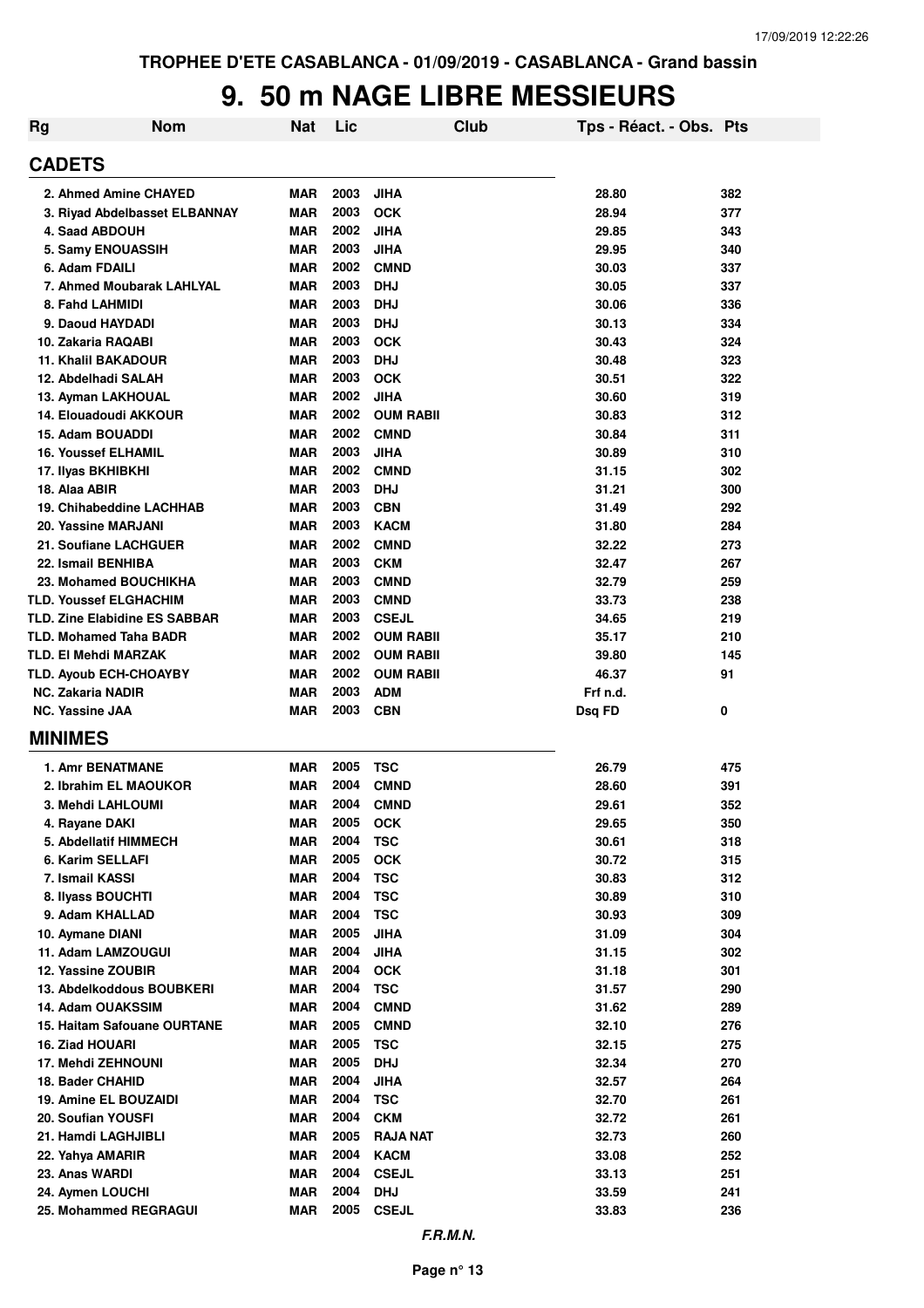#### **9. 50 m NAGE LIBRE MESSIEURS**

| <b>Rg</b> | Nom                                | Nat        | Lic  | <b>Club</b>     | Tps - Réact. - Obs. Pts |     |
|-----------|------------------------------------|------------|------|-----------------|-------------------------|-----|
|           | <b>MINIMES</b>                     |            |      |                 |                         |     |
|           | 26. Youssef FELLAHI                | <b>MAR</b> | 2004 | <b>CKM</b>      | 33.91                   | 234 |
|           | 27. Abdessamade ELADIB             | <b>MAR</b> | 2004 | <b>OCBG</b>     | 34.02                   | 232 |
|           | 28. Abderrahmane MIZIRGAT          | <b>MAR</b> | 2004 | <b>COMN</b>     | 34.31                   | 226 |
|           | 29. Ayman AYLAL                    | <b>MAR</b> | 2004 | <b>COMN</b>     | 34.49                   | 222 |
|           | 30. Abdalah EL JEBBARI             | MAR        | 2005 | <b>CMND</b>     | 34.50                   | 222 |
|           | 31. Abdellah OUAHIA                | <b>MAR</b> | 2004 | <b>CMND</b>     | 34.68                   | 219 |
|           | 32. Oussama SERBOUT                | <b>MAR</b> | 2005 | <b>CBN</b>      | 35.44                   | 205 |
|           | 33. Adam CHAFII                    | <b>MAR</b> | 2004 | <b>CSEJL</b>    | 35.45                   | 205 |
|           | 34. Abdelkrim EL AZDI              | <b>MAR</b> | 2004 | <b>CSEJL</b>    | 35.53                   | 203 |
|           | 35. Aymane LAMMANI                 | <b>MAR</b> | 2004 | <b>KACM</b>     | 35.91                   | 197 |
|           | <b>TLD. Saad Eddine ELMAAMOURI</b> | <b>MAR</b> | 2005 | <b>KACM</b>     | 36.10                   | 194 |
|           | <b>TLD. Yasser AL BAKRACHI</b>     | <b>MAR</b> | 2004 | <b>CKM</b>      | 36.20                   | 192 |
|           | <b>TLD. Zakaria BOUCHOUA</b>       | <b>MAR</b> | 2004 | <b>COMN</b>     | 36.22                   | 192 |
|           | <b>TLD. Ayoub SERJAL</b>           | <b>MAR</b> | 2004 | <b>COMN</b>     | 37.94                   | 167 |
|           | <b>TLD. Mohamed MAJDAR</b>         | <b>MAR</b> | 2005 | <b>KACM</b>     | 38.12                   | 165 |
|           | <b>TLD. Walid JOUIRI</b>           | <b>MAR</b> | 2004 | <b>OCBG</b>     | 38.17                   | 164 |
|           | <b>TLD. Anass DHIBI NASSER</b>     | <b>MAR</b> | 2005 | <b>CMND</b>     | 38.36                   | 162 |
|           | <b>TLD. Ayoub CHAKIB</b>           | <b>MAR</b> | 2005 | <b>KACM</b>     | 38.69                   | 157 |
|           | <b>TLD. Youssef BOUHOU</b>         | <b>MAR</b> | 2005 | <b>JIHA</b>     | 38.84                   | 156 |
|           | <b>TLD. Nassim TOUZI</b>           | <b>MAR</b> | 2005 | <b>CMND</b>     | 38.84                   | 156 |
|           | <b>TLD. Mohamed OUAADANE</b>       | <b>MAR</b> | 2004 | <b>COMN</b>     | 38.86                   | 155 |
|           | <b>TLD. Haitam AZNAG</b>           | <b>MAR</b> | 2004 | <b>COMN</b>     | 39.39                   | 149 |
|           | <b>TLD. Charaf Eddine OUIFAQ</b>   | <b>MAR</b> | 2005 | <b>COMN</b>     | 39.58                   | 147 |
|           | <b>TLD. Abdellah ARAKHSIS</b>      | <b>MAR</b> | 2004 | <b>OCBG</b>     | 49.81                   | 74  |
|           | <b>NC. Anas IDERKOU</b>            | <b>MAR</b> | 2004 | <b>OCBG</b>     | Frf n.d.                |     |
|           | <b>NC. Yassir LAMINE</b>           | <b>MAR</b> | 2005 | <b>OCBG</b>     | Frf n.d.                |     |
|           | <b>NC. Mehdi BOUIRIG</b>           | <b>MAR</b> | 2004 | <b>ADM</b>      | Frf n.d.                |     |
|           | <b>NC. Mohamed QUITAR</b>          | <b>MAR</b> | 2005 | <b>ADM</b>      | Frf n.d.                |     |
|           | <b>NC. Taha MAFTAH EL KASSIMY</b>  | <b>MAR</b> | 2005 | <b>ADM</b>      | Frf n.d.                |     |
|           | <b>NC. Mohammed MEDIANE</b>        | <b>MAR</b> | 2005 | <b>ADM</b>      | Frf n.d.                |     |
|           | <b>NC. Younes DAHBI</b>            | <b>MAR</b> | 2005 | <b>ADM</b>      | Frf n.d.                |     |
|           | <b>NC. Ismail AIT MOUMAD</b>       | <b>MAR</b> | 2005 | <b>ADM</b>      | Frf n.d.                |     |
|           | <b>NC. Ilyass AZMANI</b>           | <b>MAR</b> | 2005 | <b>CMND</b>     | Frf n.d.                |     |
|           | NC. Abderrahmane EL KAOUTI         | <b>MAR</b> | 2004 | <b>DHJ</b>      | Frf n.d.                |     |
|           | <b>NC. Mohamed RAFILI</b>          | <b>MAR</b> | 2004 | <b>RAJA NAT</b> | Frf n.d.                |     |
|           | <b>NC. Yassir SAJIDE</b>           | <b>MAR</b> | 2004 | <b>RAJA NAT</b> | Frf n.d.                |     |
|           | NC. Abderrazzak SOUHJOUD           | <b>MAR</b> | 2005 | <b>CKM</b>      | Frf n.d.                |     |
|           | <b>NC. Jad ABDOUH</b>              | <b>MAR</b> | 2005 | <b>JIHA</b>     | Frf n.d.                |     |
|           | <b>NC. Bahaa Eddine CHEBRAOUI</b>  | <b>MAR</b> | 2004 | <b>OCBG</b>     | Frf n.d.                |     |
|           | <b>NC. Souhail SLILI</b>           | <b>MAR</b> | 2004 | <b>CSEJL</b>    | Dsq FD                  | 0   |
|           | <b>NC. Mohamed EL BAKILI</b>       | <b>MAR</b> | 2005 | <b>TSC</b>      | Dsq FD                  | 0   |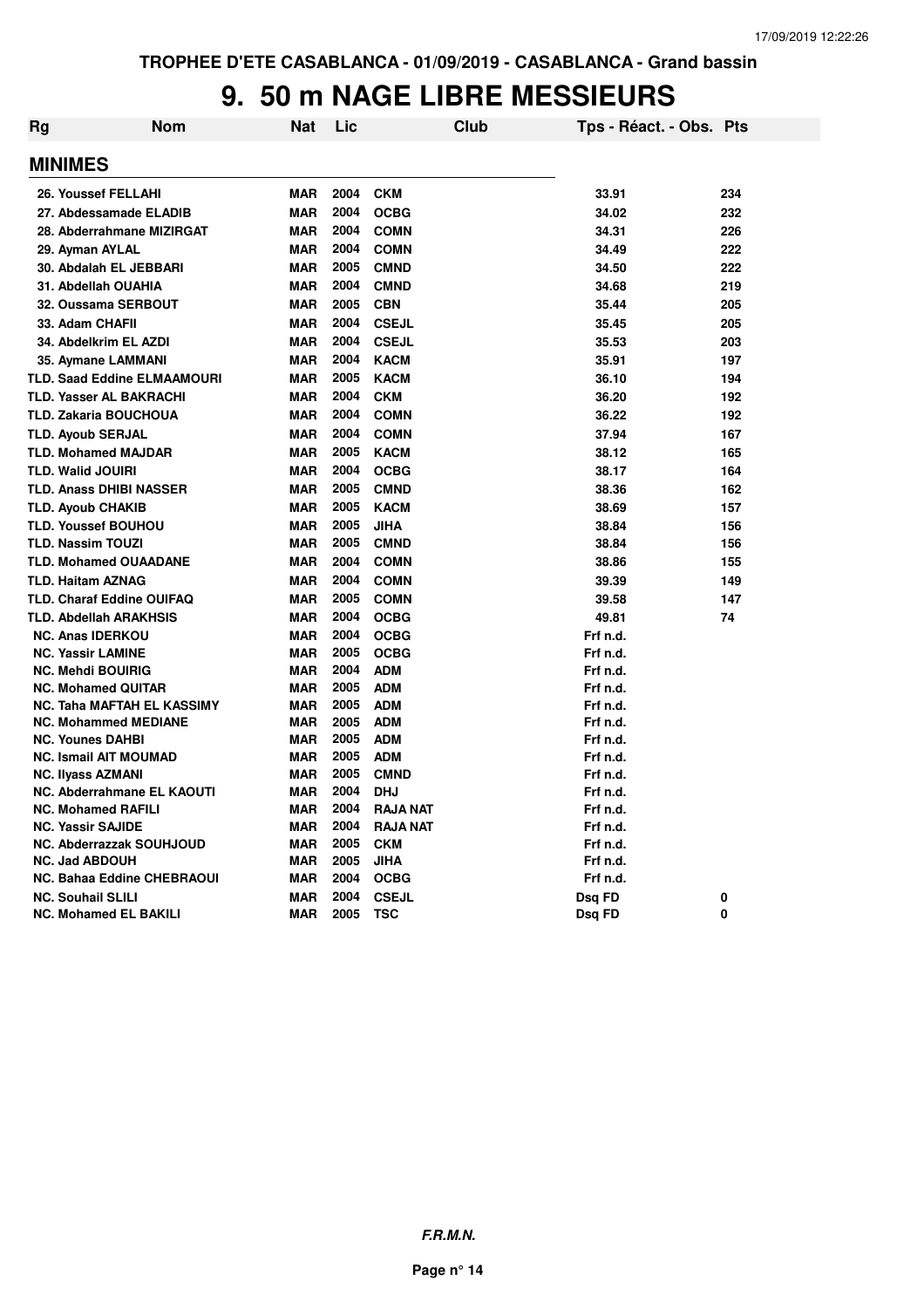#### **10. 50 m NAGE LIBRE DAMES**

| Rg | <b>Nom</b>                    | Nat        | Lic  | <b>Club</b>      | Tps - Réact. - Obs. Pts |     |
|----|-------------------------------|------------|------|------------------|-------------------------|-----|
|    | <b>SENIORS/JUNIORS</b>        |            |      |                  |                         |     |
|    | <b>TLD. Salma EL FATMI</b>    | <b>MAR</b> | 1997 | <b>RAJA NAT</b>  | 33.06                   | 369 |
|    | <b>TLD. Kaoutar KHALED</b>    | <b>MAR</b> | 2001 | <b>OCK</b>       | 33.25                   | 363 |
|    | <b>TLD. Aya WAHAB</b>         | <b>MAR</b> | 2001 | <b>CSEJL</b>     | 35.22                   | 305 |
|    | <b>TLD. Zineb DRIOUACHE</b>   | <b>MAR</b> | 2000 | <b>CMND</b>      | 35.76                   | 292 |
|    | <b>TLD. Rim LAABIED</b>       | <b>MAR</b> | 2001 | <b>CMND</b>      | 38.14                   | 240 |
|    | <b>TLD. Chaimaa MOURHAT</b>   | <b>MAR</b> | 1992 | <b>OUM RABII</b> | 45.84                   | 138 |
|    | <b>TLD. Oumaima CHAABI</b>    | <b>MAR</b> | 1995 | <b>OUM RABII</b> | 54.78                   | 81  |
|    | <b>NC. Karima ELKHALYLY</b>   | <b>MAR</b> | 1988 | <b>OUM RABII</b> | Frf n.d.                |     |
|    | <b>NC. Hassna ELOUKKAIL</b>   | <b>MAR</b> | 1995 | <b>OUM RABII</b> | Frf n.d.                |     |
|    | <b>NC. Samia M'SAFER</b>      | <b>MAR</b> | 2001 | <b>CMND</b>      | Frf n.d.                |     |
|    | <b>NC. Hajar ZAKI</b>         | <b>MAR</b> | 2001 | <b>RAJA NAT</b>  | Frf n.d.                |     |
|    | <b>NC. Bahia HOUD</b>         | <b>MAR</b> | 2001 | <b>KACM</b>      | Frf n.d.                |     |
|    | <b>CADETS</b>                 |            |      |                  |                         |     |
|    | 1. Oumaima FADILE             | <b>MAR</b> | 2002 | <b>OCK</b>       | 32.58                   | 386 |
|    | 2. Ikram WAHAB                | <b>MAR</b> | 2003 | <b>CSEJL</b>     | 34.45                   | 326 |
|    | 3. Manal ANOUAR EL ALAMI      | <b>MAR</b> | 2003 | <b>ADM</b>       | 34.47                   | 326 |
|    | 3. Salma BOUHMALA             | <b>MAR</b> | 2002 | <b>JIHA</b>      | 34.47                   | 326 |
|    | 5. Amina DRIOUACHE            | <b>MAR</b> | 2002 | <b>CMND</b>      | 35.68                   | 294 |
|    | <b>TLD. Aya EL MANSIBI</b>    | <b>MAR</b> | 2003 | <b>CKM</b>       | 42.69                   | 171 |
|    | <b>TLD. Hala JARDINI</b>      | <b>MAR</b> | 2003 | <b>CKM</b>       | 43.65                   | 160 |
|    | <b>NC. Rkia LAALAJ</b>        | <b>MAR</b> | 2003 | <b>OUM RABII</b> | Frf n.d.                |     |
|    | <b>NC. Ranya DOUK</b>         | MAR        | 2003 | <b>DHJ</b>       | Frf n.d.                |     |
|    | <b>NC. Rim TISSENT</b>        | <b>MAR</b> | 2003 | <b>DHJ</b>       | Frf n.d.                |     |
|    | <b>MINIMES</b>                |            |      |                  |                         |     |
|    | 1. Ines EL AZHAR              | <b>MAR</b> | 2004 | <b>TSC</b>       | 30.90                   | 453 |
|    | 2. Iness LAKRADI              | <b>MAR</b> | 2005 | <b>TSC</b>       | 32.87                   | 376 |
|    | 3. Aalia BOUOUFOUSSE          | <b>MAR</b> | 2004 | <b>JIHA</b>      | 33.35                   | 360 |
|    | 4. Widad MORCHID              | <b>MAR</b> | 2004 | <b>OCK</b>       | 33.53                   | 354 |
|    | 5. Maissam YAHIA              | <b>MAR</b> | 2005 | <b>DHJ</b>       | 33.75                   | 347 |
|    | 5. Bachair LAHOUIRI           | <b>MAR</b> | 2005 | <b>OCK</b>       | 33.75                   | 347 |
|    | 7. Aya KASSI                  | <b>MAR</b> | 2005 | <b>TSC</b>       | 34.67                   | 320 |
|    | 8. Aya DARA                   | <b>MAR</b> | 2004 | <b>RAJA NAT</b>  | 35.89                   | 289 |
|    | 9. Islam BKHIBKHI             | <b>MAR</b> |      | 2005 CMND        | 36.02                   | 286 |
|    | 10. Wissal ELHAMIDI           | MAR        | 2005 | <b>CMND</b>      | 37.19                   | 259 |
|    | 11. Aya GOUT                  | MAR        | 2005 | <b>CMND</b>      | 37.61                   | 251 |
|    | <b>TLD. Doha ANKA SOUBAAI</b> | <b>MAR</b> | 2004 | <b>KACM</b>      | 38.40                   | 236 |
|    | <b>TLD. Douaae LACHGUER</b>   | <b>MAR</b> | 2005 | <b>CMND</b>      | 39.11                   | 223 |
|    | <b>TLD. Rim JEBRANE</b>       | <b>MAR</b> | 2005 | <b>CSEJL</b>     | 43.35                   | 164 |
|    | <b>TLD. Manal AITOUNY</b>     | MAR        | 2004 | <b>RAJA NAT</b>  | 43.70                   | 160 |
|    | TLD. Ghita IOUI               | <b>MAR</b> | 2004 | <b>COMN</b>      | 45.48                   | 142 |
|    | <b>TLD. Hiba EL AMDAOUI</b>   | <b>MAR</b> | 2005 | <b>COMN</b>      | 49.44                   | 110 |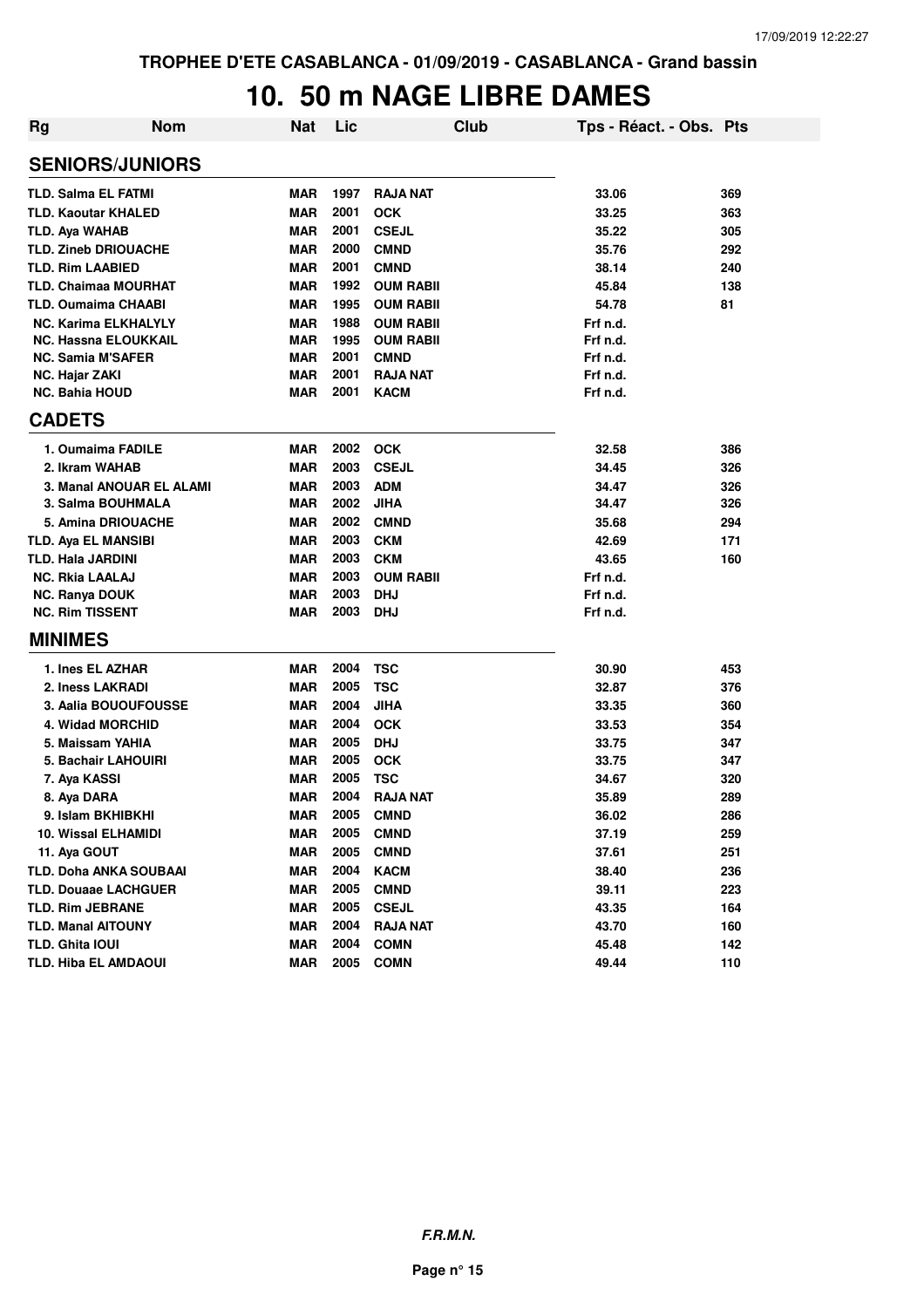#### **11. 50 m DOS MESSIEURS**

| <b>Rg</b> | <b>Nom</b>                                               | Nat        | Lic  |                            | Club | Tps - Réact. - Obs. Pts |            |
|-----------|----------------------------------------------------------|------------|------|----------------------------|------|-------------------------|------------|
|           | <b>SENIORS/JUNIORS</b>                                   |            |      |                            |      |                         |            |
|           | 1. Hamza EZZAHER                                         | <b>MAR</b> | 1998 | <b>ADM</b>                 |      | 34.26                   | 345        |
|           | <b>TLD. Younes Taha NADIFIYINE</b>                       | <b>MAR</b> | 1995 | <b>KACM</b>                |      | 36.48                   | 286        |
|           | <b>TLD. Youssef ESSAFA</b>                               | <b>MAR</b> | 2001 | <b>CKM</b>                 |      | 37.78                   | 257        |
|           | <b>TLD. Nasser Eddine BAZTIRI</b>                        | <b>MAR</b> | 2000 | <b>CKM</b>                 |      | 40.60                   | 207        |
|           | <b>TLD. Yassir MOUZZOUN</b>                              | <b>MAR</b> | 2001 | <b>CMND</b>                |      | 40.73                   | 205        |
|           | <b>TLD. Abdelkodouss AIT ABDALLAH</b>                    | <b>MAR</b> | 2000 | <b>CKM</b>                 |      | 41.54                   | 193        |
|           | <b>TLD. Hicham BEN ZAHOUR</b>                            | <b>MAR</b> | 2000 | <b>CMND</b>                |      | 43.37                   | 170        |
|           | <b>TLD. Hamza DIHAJE</b>                                 | <b>MAR</b> | 1990 | <b>OCBG</b>                |      | 56.15                   | 78         |
|           | <b>NC. Badr HASSOUNI</b>                                 | <b>MAR</b> | 1998 | <b>ADM</b>                 |      | Frf n.d.                |            |
|           | <b>NC. Mohammed HAFIANE</b>                              | <b>MAR</b> | 2000 | <b>DHJ</b>                 |      | Frf n.d.                |            |
|           | <b>NC. Hamza ABOUMOUSSA</b>                              | <b>MAR</b> | 1998 | <b>RAJA NAT</b>            |      | Frf n.d.                |            |
|           | <b>NC. Youssef BANSAR</b>                                | <b>MAR</b> | 1998 | <b>RAJA NAT</b>            |      | Frf n.d.                |            |
|           | <b>NC. Mouad EL MOUSTAKIM</b>                            | <b>MAR</b> | 1999 | <b>RAJA NAT</b>            |      | Frf n.d.                |            |
|           | <b>NC. Amine SADIK</b>                                   | <b>MAR</b> | 1999 | <b>RAJA NAT</b>            |      | Frf n.d.                |            |
|           | <b>NC. Jamal HOUZAM</b>                                  | <b>MAR</b> | 1981 | <b>COMN</b>                |      | Frf n.d.                |            |
|           | <b>NC. Omar KHALAL</b>                                   | <b>MAR</b> | 1999 | <b>KACM</b>                |      | Frf n.d.                |            |
|           | <b>NC. Yassine BENBARKA</b>                              | <b>MAR</b> | 1996 | <b>CMND</b>                |      | <b>Abandon</b>          | 0          |
|           | <b>CADETS</b>                                            |            |      |                            |      |                         |            |
|           | 1. Ahmed Moubarak LAHLYAL                                | <b>MAR</b> | 2003 | <b>DHJ</b>                 |      | 35.94                   | 299        |
|           | 2. Khalil BAKADOUR                                       | <b>MAR</b> | 2003 | <b>DHJ</b>                 |      | 36.86                   | 277        |
|           | 3. Daoud HAYDADI                                         | <b>MAR</b> | 2003 | <b>DHJ</b>                 |      | 38.07                   | 251        |
|           | 4. Youssef KHAOURI MAHIR                                 | <b>MAR</b> | 2003 | <b>CBN</b>                 |      | 38.26                   | 248        |
|           | 5. Ilyas BKHIBKHI                                        | <b>MAR</b> | 2002 | <b>CMND</b>                |      | 39.20                   | 230        |
|           | 6. Mohamed Amine TOUZI                                   | <b>MAR</b> | 2002 | <b>CMND</b>                |      | 39.31                   | 228        |
|           | <b>7. Youssef ELHAMIL</b>                                | <b>MAR</b> | 2003 | <b>JIHA</b>                |      | 40.00                   | 217        |
|           | 8. Soufiane LACHGUER                                     | <b>MAR</b> | 2002 | <b>CMND</b>                |      | 40.39                   | 210        |
|           | <b>TLD. Alaa ABIR</b>                                    | <b>MAR</b> | 2003 | <b>DHJ</b>                 |      | 42.96                   | 175        |
|           | <b>TLD. Mohamed BOUCHIKHA</b>                            | <b>MAR</b> | 2003 | <b>CMND</b>                |      | 45.61                   | 146        |
|           | <b>NC. Mohamed Taha BADR</b>                             | <b>MAR</b> | 2002 | <b>OUM RABII</b>           |      | Frf n.d.                |            |
|           | <b>MINIMES</b>                                           |            |      |                            |      |                         |            |
|           | 1. Yassine ZOUBIR                                        | <b>MAR</b> | 2004 | <b>OCK</b>                 |      | 34.81                   | 329        |
|           | 2. Anass SAFOINE                                         | <b>MAR</b> | 2004 | <b>OCK</b>                 |      | 35.28                   | 316        |
|           | 3. Adam LAMZOUGUI                                        | <b>MAR</b> | 2004 | <b>JIHA</b>                |      | 38.05                   | 252        |
|           | 4. Mehdi LAHLOUMI                                        | <b>MAR</b> | 2004 | <b>CMND</b>                |      | 38.85                   | 237        |
|           | 5. Ilyass BOUCHTI                                        | <b>MAR</b> | 2004 | <b>TSC</b>                 |      | 39.61                   | 223        |
|           | 6. Adam OUAKSSIM                                         | MAR        | 2004 | <b>CMND</b>                |      | 39.96                   | 217        |
|           | 7. Aymane DIANI                                          | <b>MAR</b> | 2005 | <b>JIHA</b>                |      | 40.16                   | 214        |
|           | 8. Mohmed Amine DHIBI NASSER                             | <b>MAR</b> | 2004 | <b>CMND</b>                |      | 42.50                   | 181        |
|           | 9. Yahya AMARIR                                          | MAR        | 2004 | <b>KACM</b>                |      | 43.23                   | 172        |
|           | 10. Aymen LOUCHI                                         | MAR        | 2004 | <b>DHJ</b>                 |      | 43.43                   | 169        |
|           | 11. Walid ATYA                                           | <b>MAR</b> | 2005 | <b>TSC</b>                 |      | 43.46                   | 169        |
|           | <b>12. Saad Eddine ELMAAMOURI</b>                        | <b>MAR</b> | 2005 | <b>KACM</b>                |      | 43.78                   | 165        |
|           | <b>TLD. Youssef FELLAHI</b>                              | <b>MAR</b> | 2004 | <b>CKM</b>                 |      | 44.36                   | 159        |
|           | TLD. Ayman AYLAL                                         | MAR        | 2004 | <b>COMN</b>                |      | 46.22                   | 140        |
|           | <b>TLD. Hamdi LAGHJIBLI</b>                              | <b>MAR</b> | 2005 | <b>RAJA NAT</b>            |      | 46.33                   | 139        |
|           |                                                          |            | 2004 |                            |      |                         |            |
|           | <b>TLD. Aymane LAMMANI</b><br><b>TLD. Mohamed MAJDAR</b> | MAR<br>MAR | 2005 | <b>KACM</b><br><b>KACM</b> |      | 47.05<br>49.28          | 133<br>116 |
|           |                                                          |            | 2004 |                            |      |                         |            |
|           | <b>TLD. Abderrahmane MIZIRGAT</b>                        | MAR        | 2004 | <b>COMN</b>                |      | 49.78                   | 112        |
|           | <b>TLD. Zakaria BOUCHOUA</b>                             | <b>MAR</b> |      | <b>COMN</b>                |      | 50.29                   | 109        |
|           | <b>TLD. Haitam AZNAG</b>                                 | <b>MAR</b> | 2004 | <b>COMN</b>                |      | 52.92                   | 93         |
|           | <b>TLD. Ayoub CHAKIB</b>                                 | <b>MAR</b> | 2005 | <b>KACM</b>                |      | 53.98                   | 88         |
|           | <b>NC. Mehdi BOUIRIG</b>                                 | <b>MAR</b> | 2004 | <b>ADM</b>                 |      | Frf n.d.                |            |
|           | <b>NC. Mohamed QUITAR</b>                                | <b>MAR</b> | 2005 | <b>ADM</b>                 |      | Frf n.d.                |            |
|           | <b>NC. Younes DAHBI</b>                                  | <b>MAR</b> | 2005 | <b>ADM</b>                 |      | Frf n.d.                |            |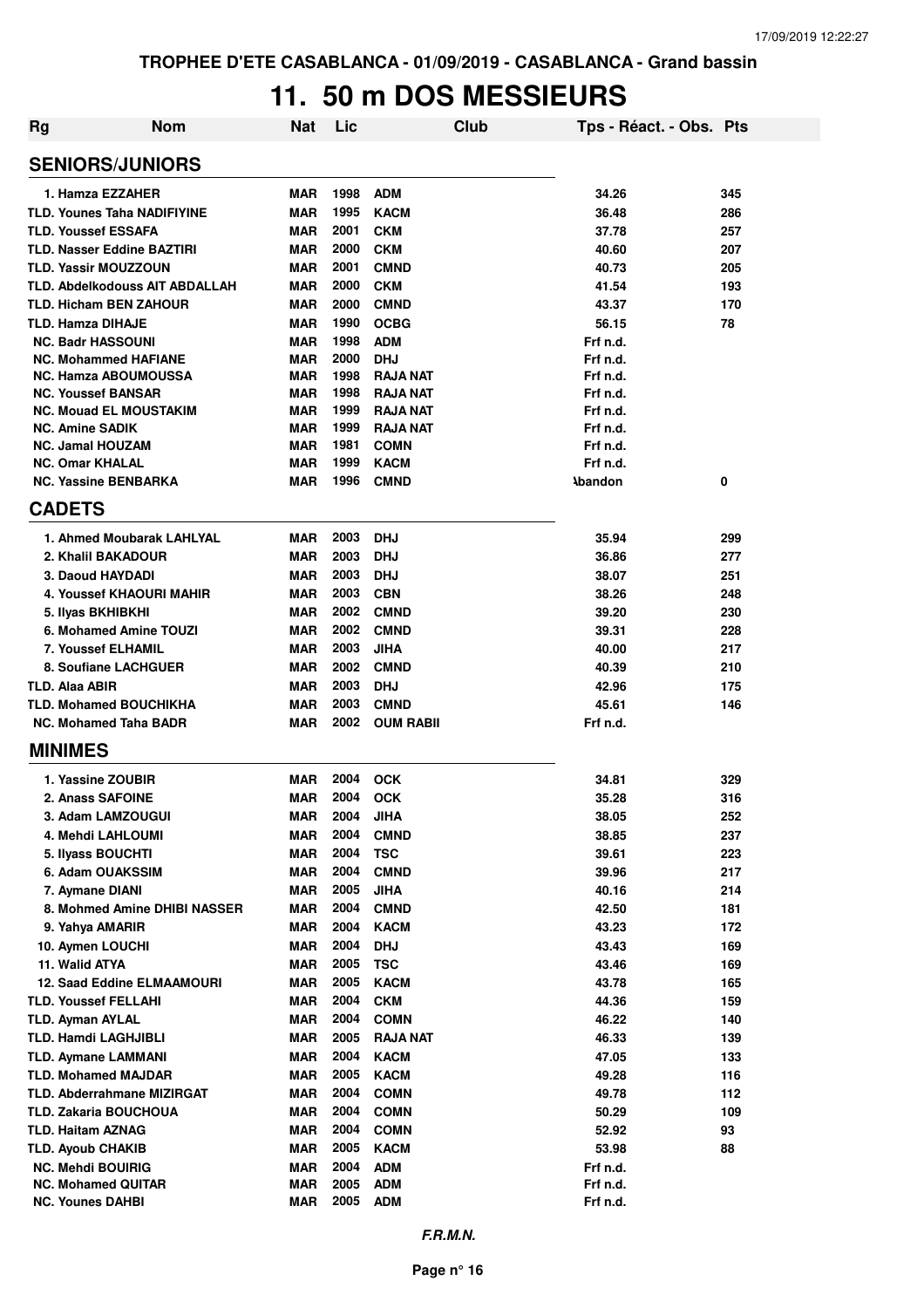**TROPHEE D'ETE CASABLANCA - 01/09/2019 - CASABLANCA - Grand bassin**

## **11. 50 m DOS MESSIEURS**

| Ra                            | <b>Nom</b> | Nat        | <b>Lic</b> |            | Club | Tps - Réact. - Obs. Pts |   |
|-------------------------------|------------|------------|------------|------------|------|-------------------------|---|
| <b>MINIMES</b>                |            |            |            |            |      |                         |   |
| <b>NC. Ismail AIT MOUMAD</b>  |            | MAR        | 2005       | ADM        |      | Frf n.d.                |   |
| <b>NC. Mohamed RAFILI</b>     |            | MAR.       | 2004       | RAJA NAT   |      | Frf n.d.                |   |
| NC. Abderrazzak SOUHJOUD      |            | <b>MAR</b> | 2005       | CKM        |      | Frf n.d.                |   |
| <b>NC. Yasser AL BAKRACHI</b> |            | MAR        | 2004       | <b>CKM</b> |      | Dsg NI                  | 0 |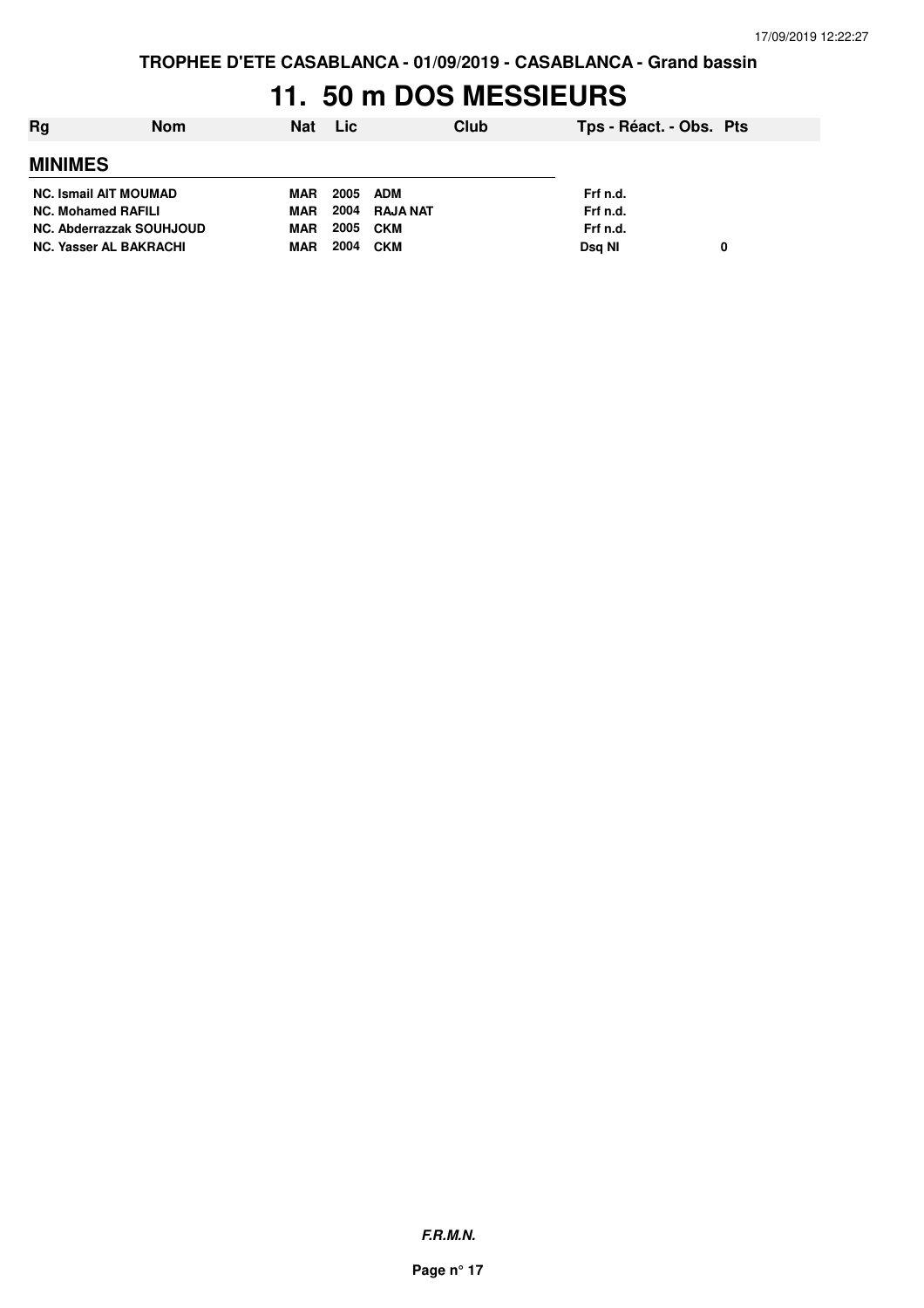# **12. 50 m DOS DAMES**

| <b>Rg</b> | <b>Nom</b>                    | <b>Nat</b> | Lic  | <b>Club</b>     | Tps - Réact. - Obs. Pts |     |
|-----------|-------------------------------|------------|------|-----------------|-------------------------|-----|
|           | <b>SENIORS/JUNIORS</b>        |            |      |                 |                         |     |
|           | 1. Kaoutar KHALED             | <b>MAR</b> | 2001 | <b>OCK</b>      | 37.85                   | 365 |
|           | <b>TLD. Salma EL FATMI</b>    | <b>MAR</b> | 1997 | <b>RAJA NAT</b> | 42.92                   | 250 |
|           | <b>TLD. Zineb DRIOUACHE</b>   | <b>MAR</b> | 2000 | <b>CMND</b>     | 49.32                   | 165 |
|           | <b>TLD. Rim LAABIED</b>       | <b>MAR</b> | 2001 | <b>CMND</b>     | 52.69                   | 135 |
|           | <b>NC. Samia M'SAFER</b>      | <b>MAR</b> | 2001 | <b>CMND</b>     | Frf n.d.                |     |
|           | <b>NC. Hajar ZAKI</b>         | <b>MAR</b> | 2001 | <b>RAJA NAT</b> | Frf n.d.                |     |
|           | <b>NC. Aya WAHAB</b>          | <b>MAR</b> | 2001 | <b>CSEJL</b>    | <b>Abandon</b>          | 0   |
|           | <b>CADETS</b>                 |            |      |                 |                         |     |
|           | 1. Oumaima FADILE             | <b>MAR</b> | 2002 | <b>OCK</b>      | 39.76                   | 315 |
|           | 2. Ikram WAHAB                | <b>MAR</b> | 2003 | <b>CSEJL</b>    | 42.68                   | 254 |
|           | 3. Salma BOUHMALA             | <b>MAR</b> | 2002 | <b>JIHA</b>     | 43.01                   | 249 |
|           | 4. Hibat Allah DOUADA         | <b>MAR</b> | 2002 | <b>KACM</b>     | 43.25                   | 245 |
|           | <b>TLD. Amina DRIOUACHE</b>   | <b>MAR</b> | 2002 | <b>CMND</b>     | 52.18                   | 139 |
|           | TLD. Hala JARDINI             | <b>MAR</b> | 2003 | <b>CKM</b>      | 57.72                   | 103 |
|           | <b>NC. Ranya DOUK</b>         | <b>MAR</b> | 2003 | <b>DHJ</b>      | Frf n.d.                |     |
|           | <b>NC. Iness TAHIL</b>        | <b>MAR</b> | 2003 | <b>RAJA NAT</b> | Frf n.d.                |     |
|           | <b>MINIMES</b>                |            |      |                 |                         |     |
|           | 1. Aalia BOUOUFOUSSE          | <b>MAR</b> | 2004 | <b>JIHA</b>     | 39.48                   | 322 |
|           | 2. Widad MORCHID              | <b>MAR</b> | 2004 | <b>OCK</b>      | 39.98                   | 310 |
|           | 3. Bachair LAHOUIRI           | <b>MAR</b> | 2005 | <b>OCK</b>      | 40.29                   | 303 |
|           | 4. Maissam YAHIA              | <b>MAR</b> | 2005 | <b>DHJ</b>      | 41.14                   | 284 |
|           | 5. Aya BKHIBKHI               | <b>MAR</b> | 2005 | <b>CMND</b>     | 41.61                   | 275 |
|           | 6. Islam BKHIBKHI             | <b>MAR</b> | 2005 | <b>CMND</b>     | 42.28                   | 262 |
|           | 7. Sarah ED DRIEF             | <b>MAR</b> | 2004 | <b>KACM</b>     | 42.29                   | 262 |
|           | <b>TLD. Douaae LACHGUER</b>   | <b>MAR</b> | 2005 | <b>CMND</b>     | 47.08                   | 189 |
|           | <b>TLD. Ava DARA</b>          | <b>MAR</b> | 2004 | <b>RAJA NAT</b> | 48.09                   | 178 |
|           | <b>TLD. Doha ANKA SOUBAAI</b> | <b>MAR</b> | 2004 | <b>KACM</b>     | 50.50                   | 153 |
|           | <b>TLD. Aya GOUT</b>          | <b>MAR</b> | 2005 | <b>CMND</b>     | 58.77                   | 97  |
|           | <b>TLD. Hiba EL AMDAOUI</b>   | <b>MAR</b> | 2005 | <b>COMN</b>     | 1:03.81                 | 76  |
|           | <b>NC. Manal AITOUNY</b>      | <b>MAR</b> | 2004 | <b>RAJA NAT</b> | Frf n.d.                |     |
|           | <b>NC. Rim JEBRANE</b>        | <b>MAR</b> | 2005 | <b>CSEJL</b>    | Dsq NI                  | 0   |

**F.R.M.N.**

**Page n° 18**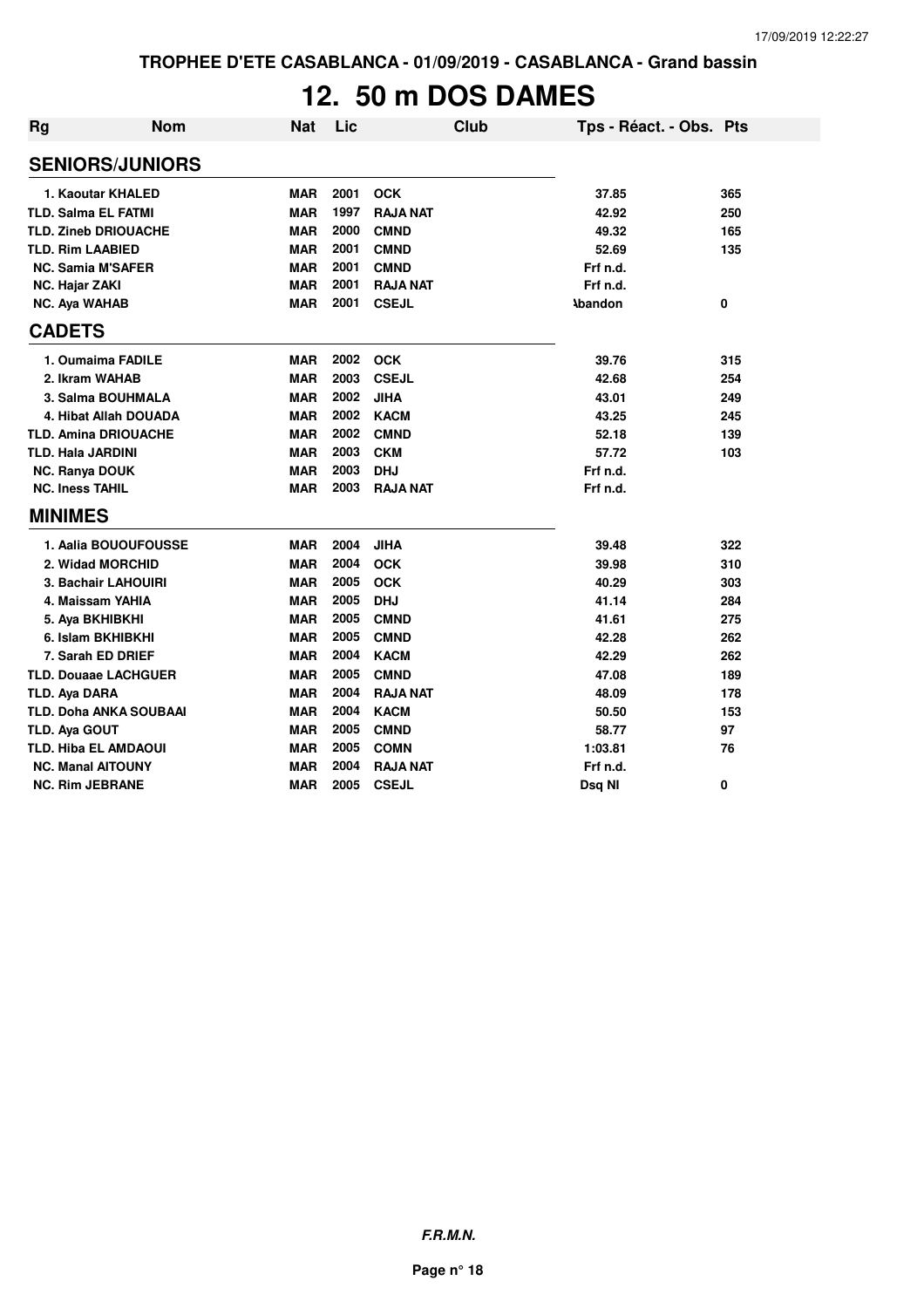### **13. 100 m BRASSE MESSIEURS**

| Rg            | Nom                                 | <b>Nat</b> | Lic  | Club        | Tps - Réact. - Obs. Pts |     |
|---------------|-------------------------------------|------------|------|-------------|-------------------------|-----|
|               | <b>SENIORS/JUNIORS</b>              |            |      |             |                         |     |
|               | 1. Karim MOUCHARIQ                  | <b>MAR</b> | 1988 | <b>COMN</b> | 1:19.35                 | 399 |
|               | 2. Youssef HAIDAR                   | <b>MAR</b> | 1997 | <b>CMND</b> | 1:19.45                 | 398 |
|               | <b>TLD. Achraf ELHAJRAOUI</b>       | <b>MAR</b> | 1991 | <b>COMN</b> | 1:37.26                 | 217 |
|               | <b>TLD. Mustapha KHATIM</b>         | <b>MAR</b> | 2000 | <b>CMND</b> | 1:38.81                 | 207 |
|               | <b>NC. Ahmed EL AABID</b>           | <b>MAR</b> | 2000 | <b>CKM</b>  | Frf n.d.                |     |
|               | NC. Abderahmane SOUHJOUD            | <b>MAR</b> | 2001 | <b>CKM</b>  | Frf n.d.                |     |
|               | <b>NC. Naoufal LFAHNIR</b>          | <b>MAR</b> | 1999 | <b>OCBG</b> | Dsq VI                  | 0   |
|               | <b>NC. Abderrahmane BOUILLY</b>     | <b>MAR</b> | 1998 | <b>OCBG</b> | Dsq NI                  | 0   |
| <b>CADETS</b> |                                     |            |      |             |                         |     |
|               | 1. Youssef BENJELLOUN               | <b>MAR</b> | 2003 | <b>ADM</b>  | 1:20.60                 | 381 |
|               | 2. Abdelhadi SALAH                  | <b>MAR</b> | 2003 | <b>OCK</b>  | 1:27.19                 | 301 |
|               | <b>TLD. Mohamed GOUMGHAR</b>        | <b>MAR</b> | 2003 | <b>CMND</b> | 1:33.51                 | 244 |
|               | <b>TLD. Adam FDAILI</b>             | <b>MAR</b> | 2002 | <b>CMND</b> | 1:35.38                 | 230 |
|               | <b>TLD. Zakaria RAQABI</b>          | <b>MAR</b> | 2003 | <b>OCK</b>  | 1:35.81                 | 227 |
|               | <b>MINIMES</b>                      |            |      |             |                         |     |
|               | 1. Ahmed Amine OUNACEUR             | <b>MAR</b> | 2004 | <b>CMND</b> | 1:20.92                 | 377 |
|               | 2. Amr BENATMANE                    | <b>MAR</b> | 2005 | <b>TSC</b>  | 1:23.52                 | 342 |
|               | 3. Abdellatif HIMMECH               | <b>MAR</b> | 2004 | <b>TSC</b>  | 1:24.01                 | 337 |
|               | 4. Adam KHALLAD                     | <b>MAR</b> | 2004 | <b>TSC</b>  | 1:27.58                 | 297 |
|               | 5. Karim SELLAFI                    | <b>MAR</b> | 2005 | <b>OCK</b>  | 1:28.11                 | 292 |
|               | 6. Ismail LAHSINIA                  | <b>MAR</b> | 2004 | <b>OCK</b>  | 1:29.27                 | 280 |
|               | <b>TLD. Mohamed OUAADANE</b>        | <b>MAR</b> | 2004 | <b>COMN</b> | 1:35.20                 | 231 |
|               | <b>TLD. Haitam Safouane OURTANE</b> | <b>MAR</b> | 2005 | <b>CMND</b> | 1:36.08                 | 225 |
|               | <b>NC. Mohammed MEDIANE</b>         | <b>MAR</b> | 2005 | <b>ADM</b>  | Frf n.d.                |     |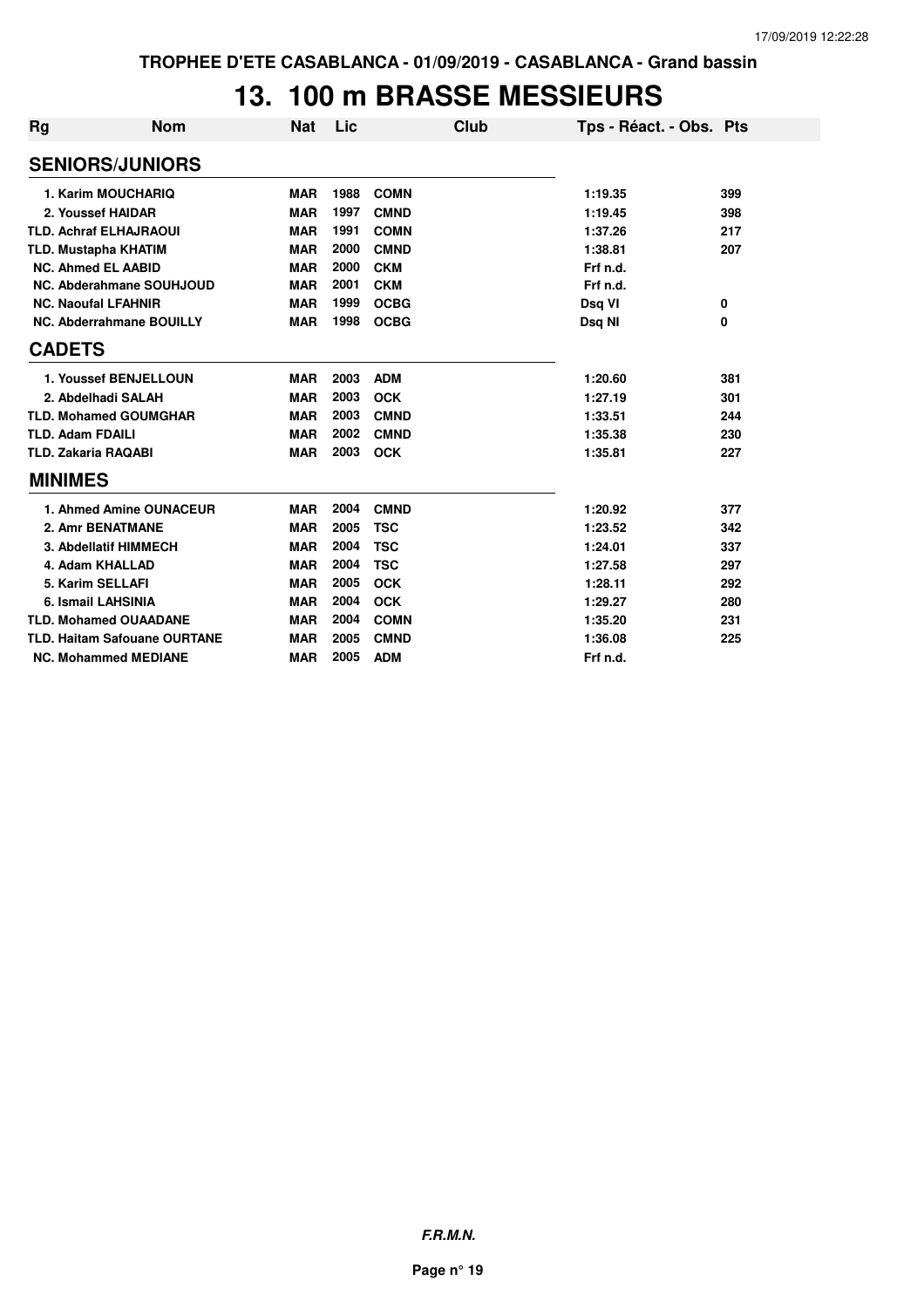# **14. 100 m BRASSE DAMES**

| Rg                                | <b>Nom</b> | <b>Nat</b> | <b>Lic</b> | Club        | Tps - Réact. - Obs. Pts |     |
|-----------------------------------|------------|------------|------------|-------------|-------------------------|-----|
| <b>CADETS</b>                     |            |            |            |             |                         |     |
| <b>TLD. Manal ANOUAR EL ALAMI</b> |            | <b>MAR</b> | 2003       | <b>ADM</b>  | 1:41.62                 | 253 |
| <b>TLD. Mayare YAHIA</b>          |            | MAR        | 2003       | <b>DHJ</b>  | 1:44.05                 | 236 |
| <b>TLD. Aya EL MANSIBI</b>        |            | <b>MAR</b> | 2003       | <b>CKM</b>  | 2:03.03                 | 143 |
| <b>MINIMES</b>                    |            |            |            |             |                         |     |
| 1. Iness LAKRADI                  |            | <b>MAR</b> | 2005       | <b>TSC</b>  | 1:43.68                 | 239 |
| TLD. Aya BKHIBKHI                 |            | <b>MAR</b> | 2005       | <b>CMND</b> | 1:45.29                 | 228 |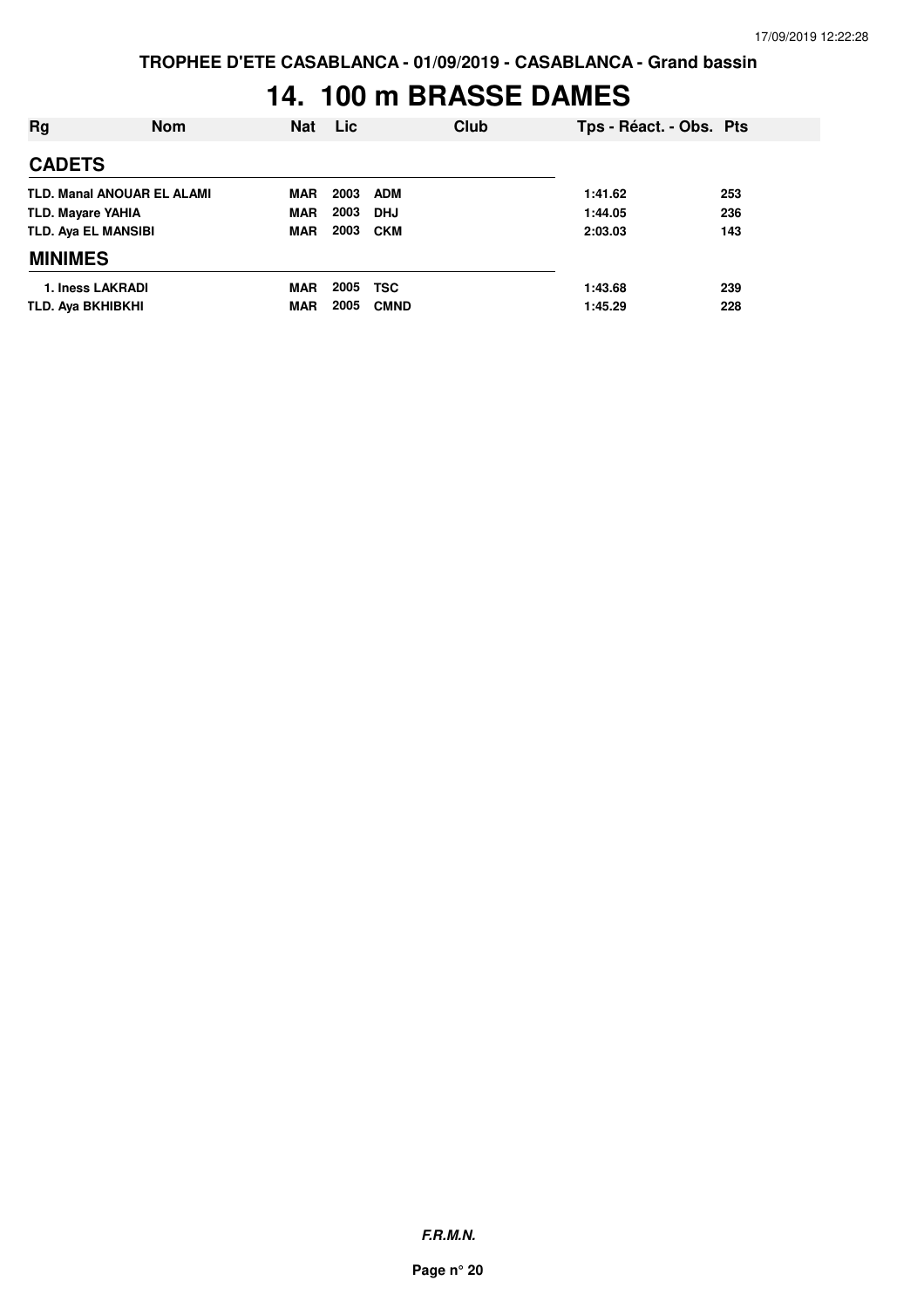#### **15. 4 x 50 m 4 NAGES MESSIEURS**

| <b>Rg</b> | <b>Nom</b>                         | <b>Nat</b> | Lic  | Club             |                       | Tps - Réact. - Obs. Pts |     |
|-----------|------------------------------------|------------|------|------------------|-----------------------|-------------------------|-----|
|           | <b>SENIORS/JUNIORS</b>             |            |      |                  |                       |                         |     |
|           | 1. Nassim TOUZI                    | <b>MAR</b> | 2005 | <b>CMND</b>      | $2:09.22$ (0.58)      |                         | 393 |
|           | <b>Youssef HAIDAR</b>              | <b>MAR</b> | 1997 | <b>CMND</b>      |                       |                         | 393 |
|           | <b>Yassine BENBARKA</b>            | <b>MAR</b> | 1996 | <b>CMND</b>      |                       |                         | 393 |
|           | <b>Yassir MOUZZOUN</b>             | <b>MAR</b> | 2001 | <b>CMND</b>      |                       |                         | 393 |
|           | 2. Younes Taha NADIFIYINE          | <b>MAR</b> | 1995 | <b>KACM</b>      | 2:12.95               |                         | 361 |
|           | Mohamed Redouane AIBOUD BENCH, MAR |            | 1993 | <b>KACM</b>      |                       |                         | 361 |
|           | <b>Mohamed CHEQBOUB</b>            | <b>MAR</b> | 1992 | <b>KACM</b>      |                       |                         | 361 |
|           | <b>Omar KHALAL</b>                 | <b>MAR</b> | 1999 | <b>KACM</b>      |                       |                         | 361 |
|           | 3. Hicham EL QASEMY                | <b>MAR</b> | 1984 | <b>JIHA</b>      | $2:19.38$ (0.74)      |                         | 313 |
|           | EL YAZID AIT BENCHIBA              | MAR        | 1994 | <b>JIHA</b>      |                       |                         | 313 |
|           | Ali HAFID                          | <b>MAR</b> | 1998 | <b>JIHA</b>      |                       |                         | 313 |
|           | <b>Khalid BOU LAADAM</b>           | <b>MAR</b> | 1999 | <b>JIHA</b>      |                       |                         | 313 |
|           | <b>NC. Youssef ESSAFA</b>          | <b>MAR</b> | 2001 | <b>CKM</b>       | <b>Dsq Rel</b> (0.68) |                         | 0   |
|           | Nasser Eddine BAZTIRI              | <b>MAR</b> | 2000 | <b>CKM</b>       |                       |                         | 0   |
|           | <b>Ahmed EL AABID</b>              | <b>MAR</b> | 2000 | <b>CKM</b>       |                       |                         | 0   |
|           | <b>Abdelkodouss AIT ABDALLAH</b>   | <b>MAR</b> | 2000 | <b>CKM</b>       |                       |                         | 0   |
|           | <b>NC. Abdelkarim ACHOUAK</b>      | <b>MAR</b> | 1997 | <b>OUM RABII</b> | Frf n.d.              |                         |     |
|           | <b>Aissa MOURHAT</b>               | <b>MAR</b> | 2000 | <b>OUM RABII</b> |                       |                         |     |
|           | <b>Mohamed ELOUKKAIL</b>           | <b>MAR</b> | 2000 | <b>OUM RABII</b> |                       |                         |     |
|           | <b>M'hamed ABBOUGUI</b>            | <b>MAR</b> | 1992 | <b>OUM RABII</b> |                       |                         |     |
|           | <b>NC. Nouamane HAOUATI</b>        | <b>MAR</b> | 1997 | <b>RAJA NAT</b>  | Frf n.d.              |                         |     |
|           | <b>Reda JISMY</b>                  | MAR        | 1991 | <b>RAJA NAT</b>  |                       |                         |     |
|           | <b>Amine SADIK</b>                 | <b>MAR</b> | 1999 | <b>RAJA NAT</b>  |                       |                         |     |
|           | <b>Younes SADIK</b>                | MAR        | 1992 | <b>RAJA NAT</b>  |                       |                         |     |
|           | <b>CADETS</b>                      |            |      |                  |                       |                         |     |
|           | 1. Saad ABDOUH                     | <b>MAR</b> | 2002 | <b>JIHA</b>      | $2:21.28$ (0.57)      |                         | 301 |
|           | <b>Ayman LAKHOUAL</b>              | <b>MAR</b> | 2002 | <b>JIHA</b>      |                       |                         | 301 |
|           | <b>Samy ENOUASSIH</b>              | <b>MAR</b> | 2003 | <b>JIHA</b>      |                       |                         | 301 |
|           | <b>Ahmed Amine CHAYED</b>          | MAR        | 2003 | <b>JIHA</b>      |                       |                         | 301 |
|           | 2. Mohamed Amine TOUZI             | <b>MAR</b> | 2002 | <b>CMND</b>      | $2:28.78$ (0.86)      |                         | 258 |
|           | Ilyas BKHIBKHI                     | MAR        | 2002 | <b>CMND</b>      |                       |                         | 258 |
|           | <b>Adam FDAILI</b>                 | <b>MAR</b> | 2002 | <b>CMND</b>      |                       |                         | 258 |
|           | <b>Mohamed GOUMGHAR</b>            | <b>MAR</b> | 2003 | <b>CMND</b>      |                       |                         | 258 |
|           | <b>MINIMES</b>                     |            |      |                  |                       |                         |     |
|           | 1. Yassine ZOUBIR                  | MAR        | 2004 | <b>OCK</b>       | 2:16.45(0.51)         |                         | 334 |
|           | <b>Rayane DAKI</b>                 | <b>MAR</b> | 2005 | <b>OCK</b>       |                       |                         | 334 |
|           | <b>Anass SAFOINE</b>               | MAR        | 2004 | <b>OCK</b>       |                       |                         | 334 |
|           | <b>Karim SELLAFI</b>               | <b>MAR</b> | 2005 | OCK              |                       |                         | 334 |
|           | 2. Mehdi LAHLOUMI                  | <b>MAR</b> | 2004 | <b>CMND</b>      | $2:20.35$ $(1.40)$    |                         | 307 |
|           | <b>Ahmed Amine OUNACEUR</b>        | <b>MAR</b> | 2004 | <b>CMND</b>      |                       |                         | 307 |
|           | <b>Ibrahim EL MAOUKOR</b>          | <b>MAR</b> | 2004 | <b>CMND</b>      |                       |                         | 307 |
|           | <b>Adam OUAKSSIM</b>               | <b>MAR</b> | 2004 | <b>CMND</b>      |                       |                         | 307 |
|           | 3. Bader CHAHID                    | <b>MAR</b> | 2004 | <b>JIHA</b>      | $2:38.73$ (0.70)      |                         | 212 |
|           | <b>Aymane DIANI</b>                | MAR        | 2005 | <b>JIHA</b>      |                       |                         | 212 |
|           | <b>Adam LAMZOUGUI</b>              | MAR        | 2004 | <b>JIHA</b>      |                       |                         | 212 |
|           | <b>Youssef BOUHOU</b>              | MAR        | 2005 | <b>JIHA</b>      |                       |                         | 212 |